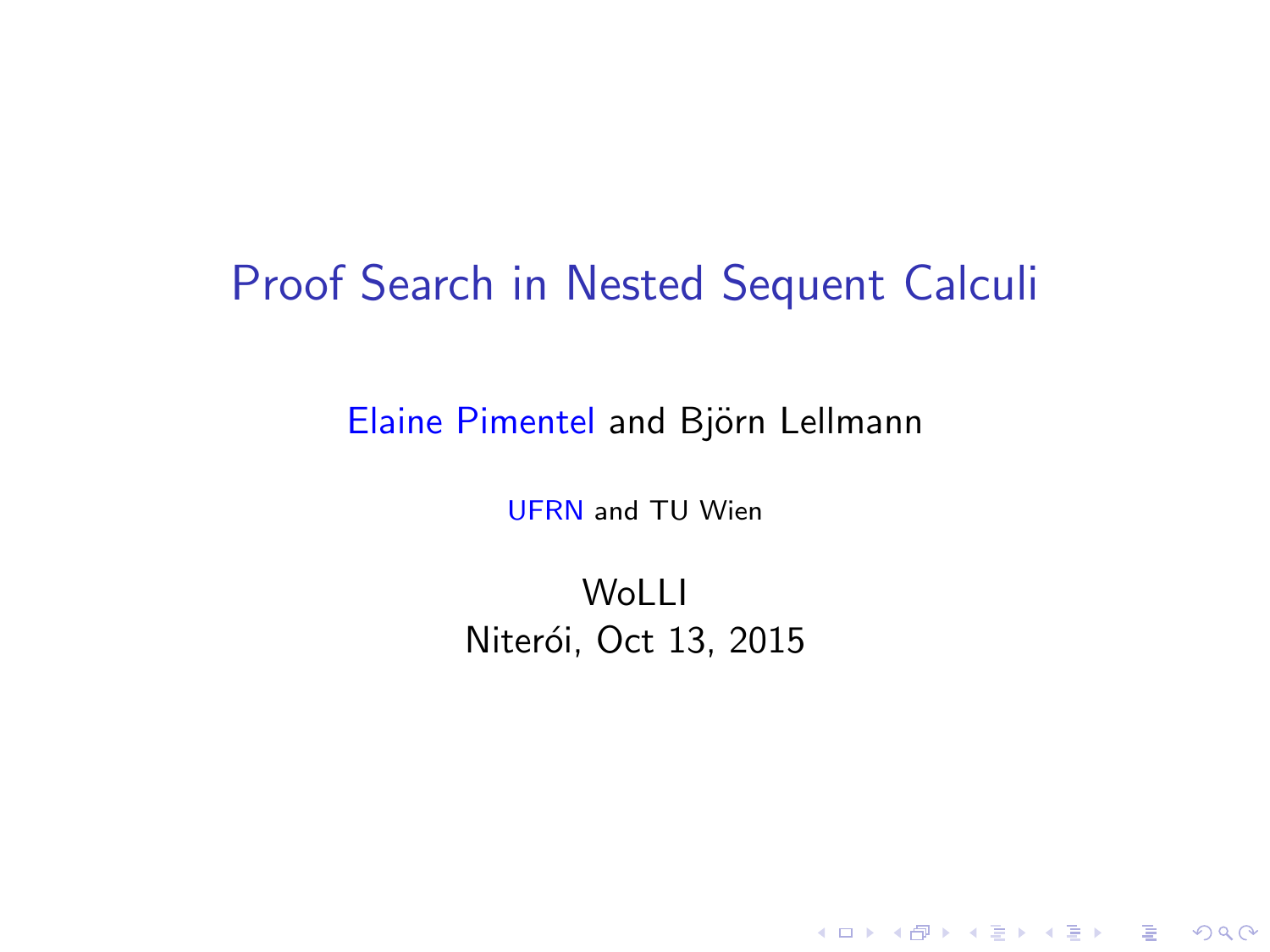Sequent calculi for modal logics are well-established and well-understood – but not entirely satisfactory!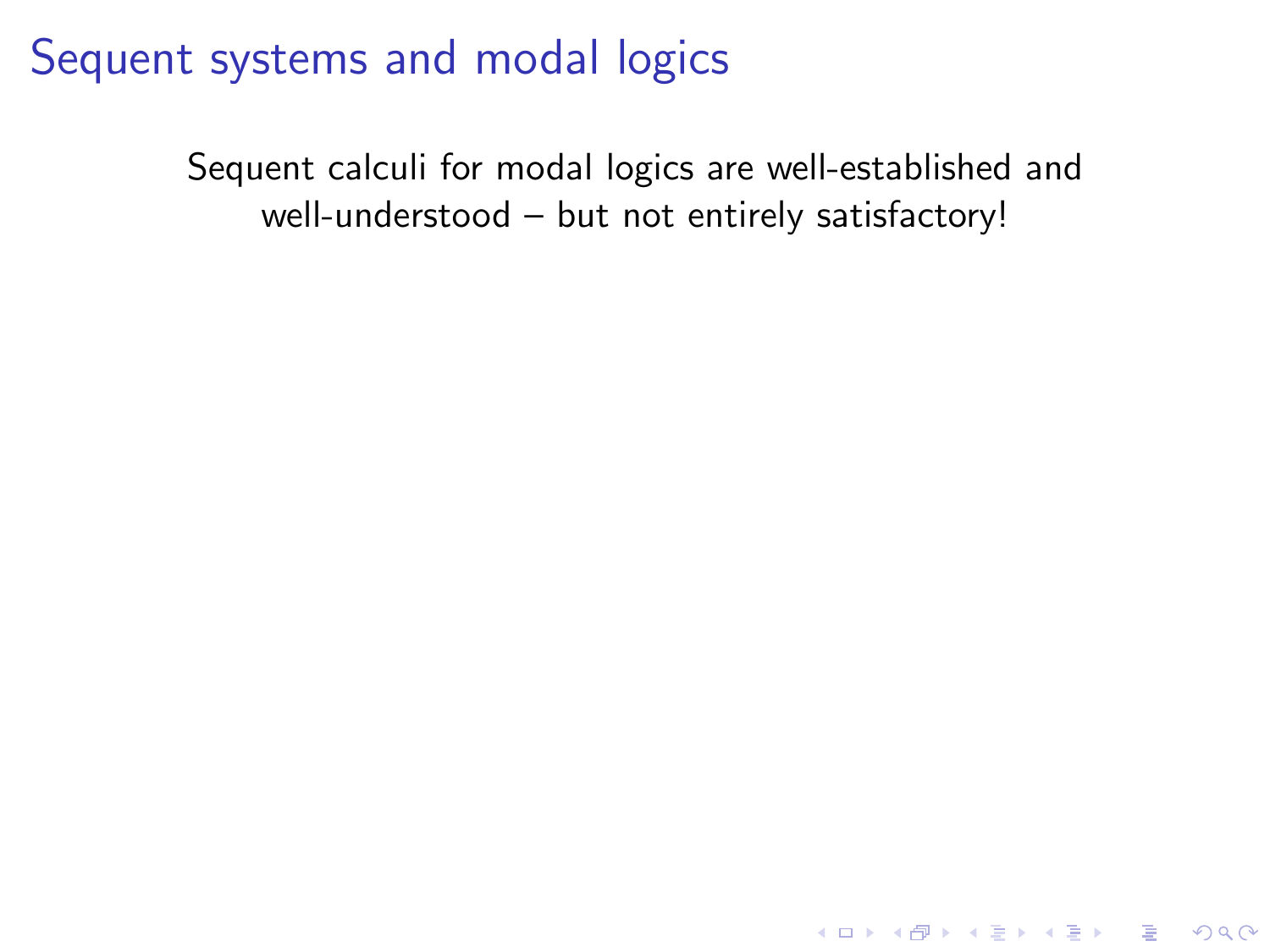Sequent calculi for modal logics are well-established and well-understood – but not entirely satisfactory!

**K ロ ▶ K @ ▶ K 할 X X 할 X 및 할 X X Q Q O** 

Some desiderata for "good" calculi [Wansing:'02]: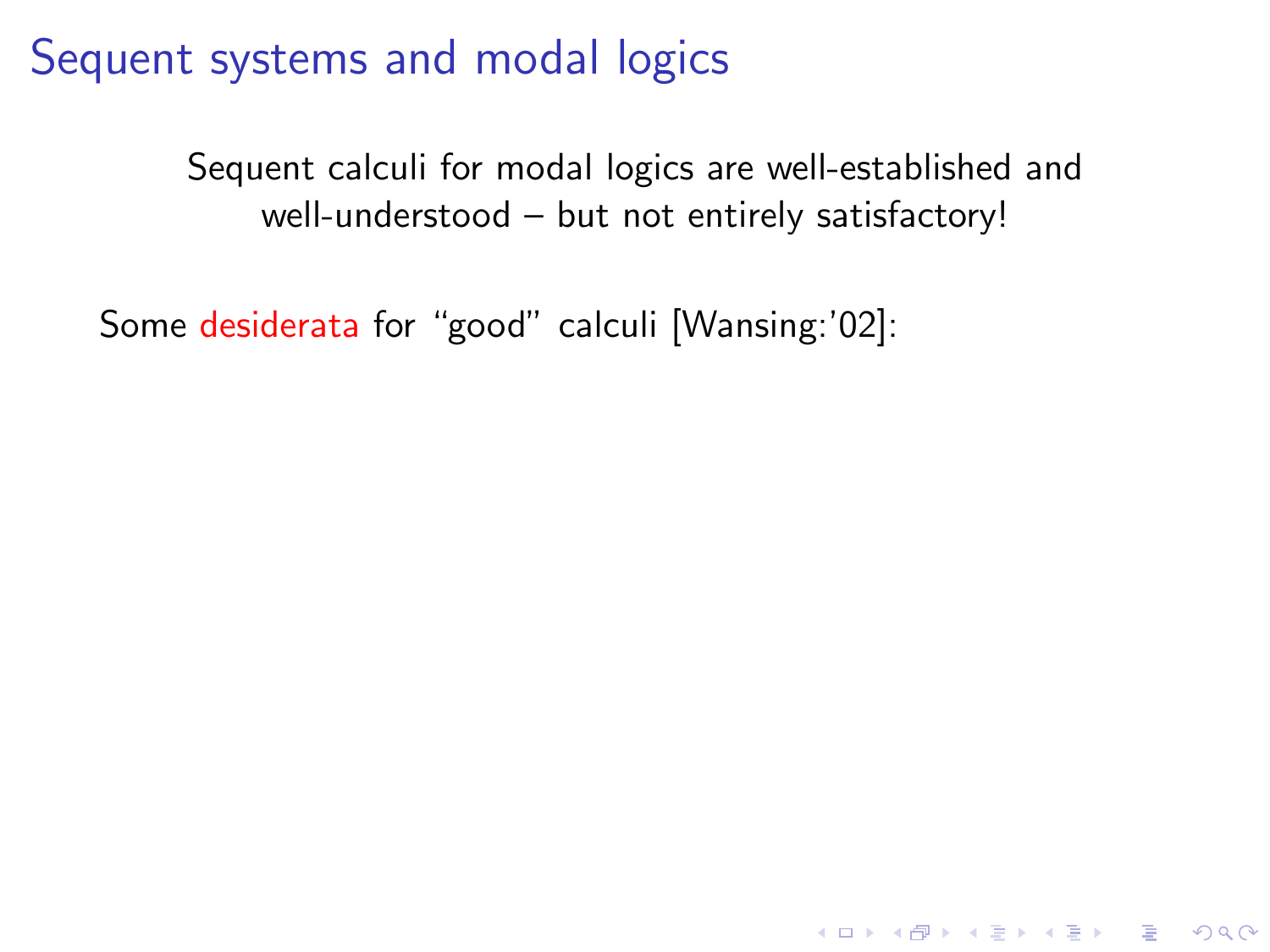Sequent calculi for modal logics are well-established and well-understood – but not entirely satisfactory!

**K ロ ▶ K @ ▶ K 할 X X 할 X 및 할 X X Q Q O** 

Some desiderata for "good" calculi [Wansing:'02]:

 $\triangleright$  separation: distinct left and right introduction rules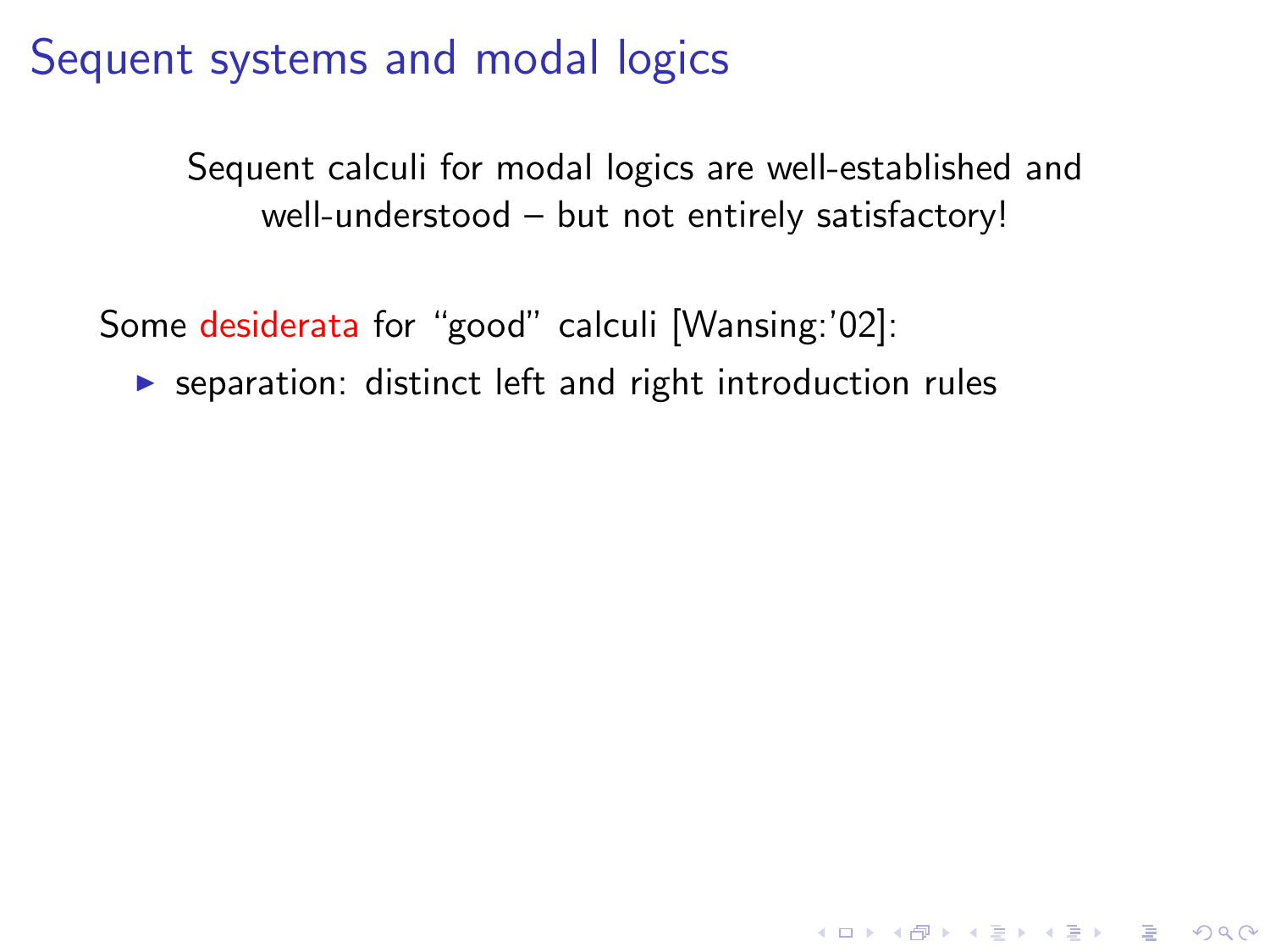Sequent calculi for modal logics are well-established and well-understood – but not entirely satisfactory!

**K ロ ▶ K @ ▶ K 할 X X 할 X 및 할 X X Q Q O** 

Some desiderata for "good" calculi [Wansing:'02]:

- $\triangleright$  separation: distinct left and right introduction rules
- $\triangleright$  locality: no restrictions on the context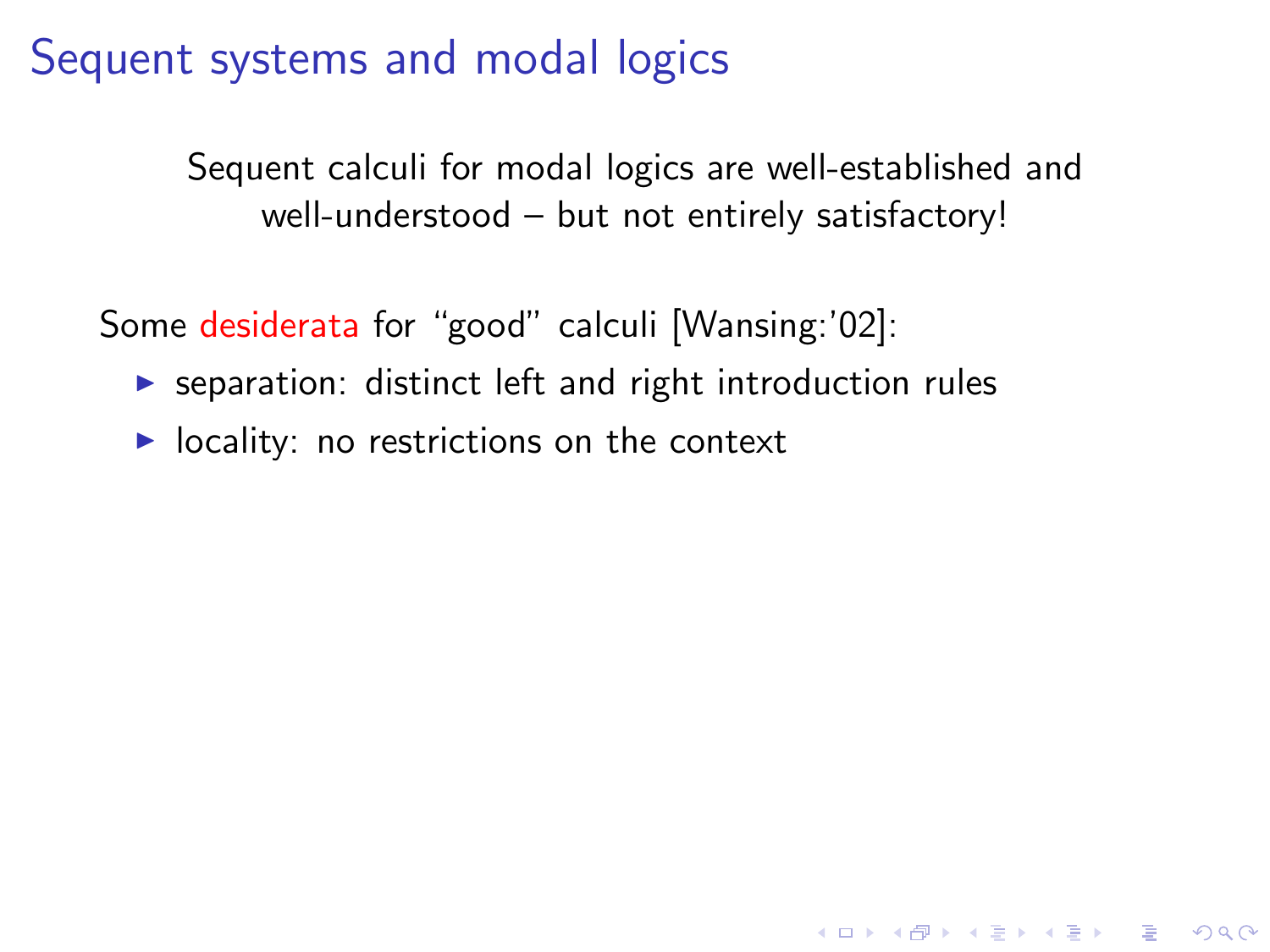Sequent calculi for modal logics are well-established and well-understood – but not entirely satisfactory!

Some desiderata for "good" calculi [Wansing:'02]:

- $\triangleright$  separation: distinct left and right introduction rules
- $\triangleright$  locality: no restrictions on the context
- $\triangleright$  modularity: obtain other logics by adding single rules

4 D > 4 P + 4 B + 4 B + B + 9 Q O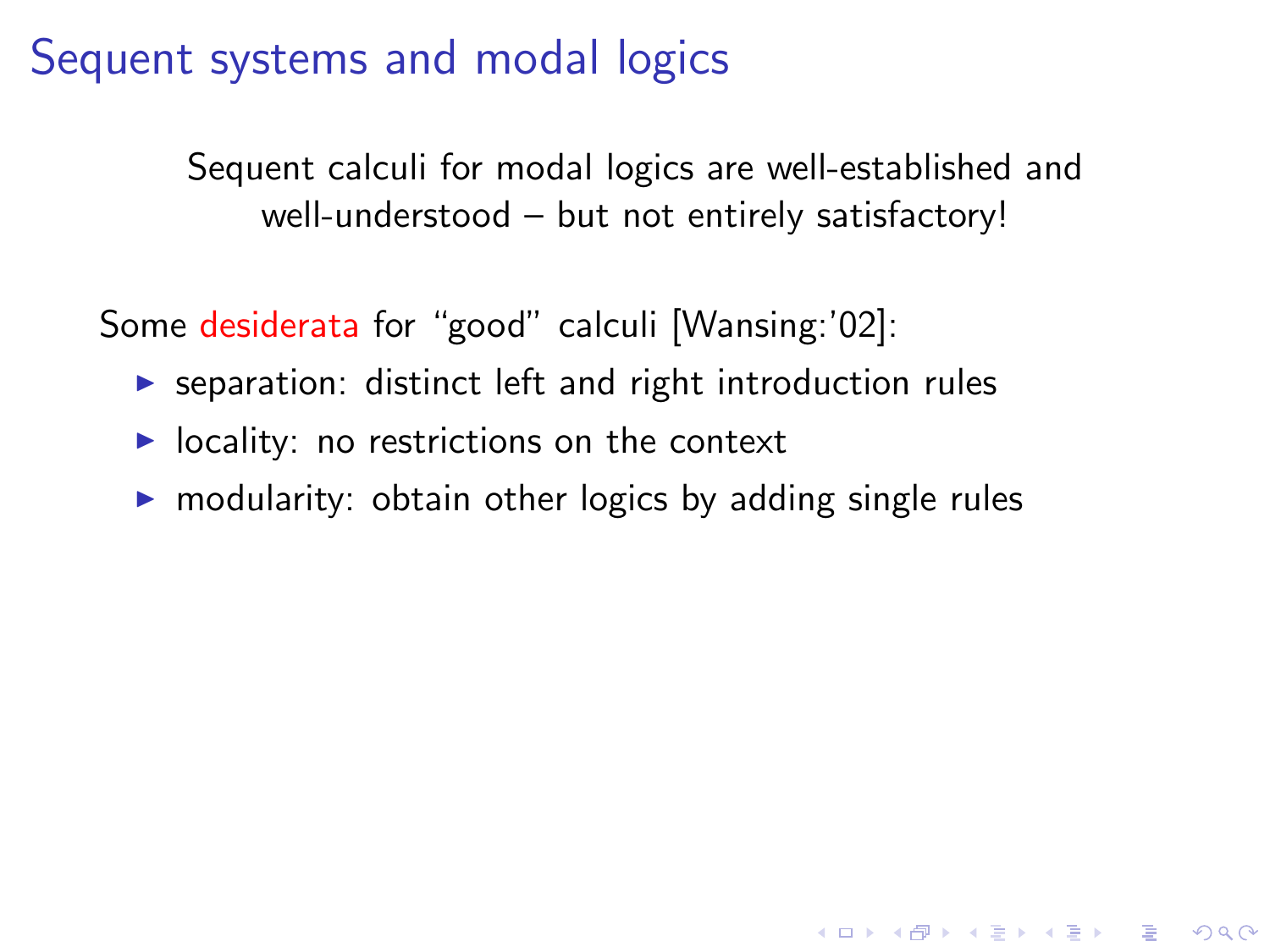Sequent calculi for modal logics are well-established and well-understood – but not entirely satisfactory!

Some desiderata for "good" calculi [Wansing:'02]:

- $\triangleright$  separation: distinct left and right introduction rules
- $\triangleright$  locality: no restrictions on the context
- $\triangleright$  modularity: obtain other logics by adding single rules

It can be easily verified that each of the standard rule systems [for modal logics] fails to satisfy some of the philosophical requirements [...].

[Wansing:'94]

KID KA KERKER KID KO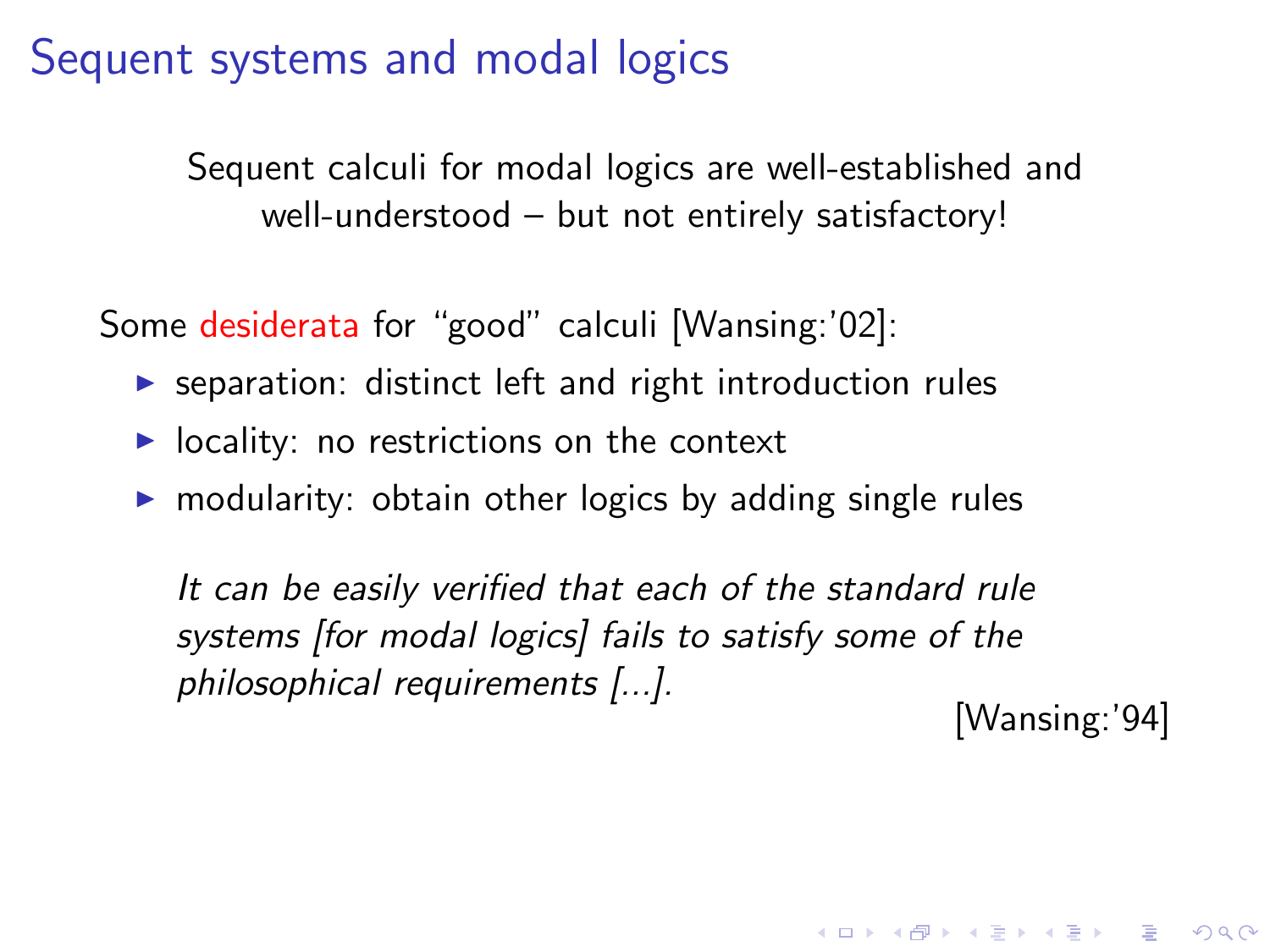Sequent calculi for modal logics are well-established and well-understood – but not entirely satisfactory!

Some desiderata for "good" calculi [Wansing:'02]:

- $\triangleright$  separation: distinct left and right introduction rules
- $\triangleright$  locality: no restrictions on the context
- $\triangleright$  modularity: obtain other logics by adding single rules

It can be easily verified that each of the standard rule systems [for modal logics] fails to satisfy some of the philosophical requirements [...].

[Wansing:'94]

**KORKAR KERKER EL VOLO** 

 $E.g.:$ 

$$
\frac{\Gamma \vdash A}{\Box \Gamma \vdash \Box A} k
$$

 $\Box \Gamma \vdash A$  $\frac{\Box \Gamma + \Box A}{\Box \Gamma + \Box A}$  4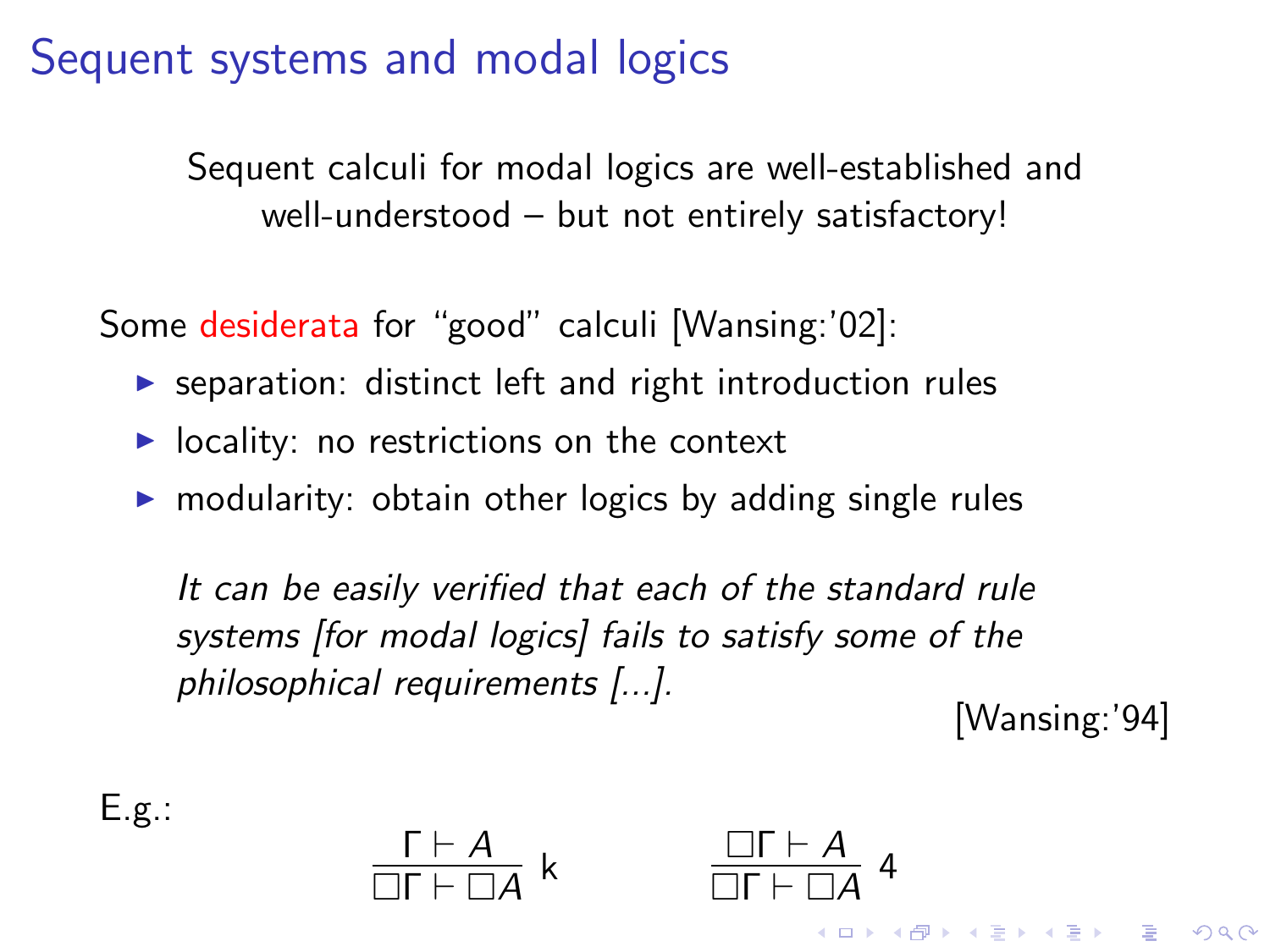Solutions: structures with sequents in them

The solution according to internal approaches:

# Extend the sequent structure!

By now, there are many ways to do so:

 $\blacktriangleright$  Higher-level sequents : Sequents of sequents of sequents of... [Došen:'85]

KID KA KERKER KID KO

 $\triangleright$  2-sequents: Streams of sequents [Masini:'92]

 $\blacktriangleright$  ....

- $\triangleright$  Display calculi: structural connectives for all operators [Belnap:'82, Wansing:'94, Kracht:'96]
- $\triangleright$  Nested sequents: Trees of sequents [Kashima:'94, Brünnler:'06, Poggiolesi:'09]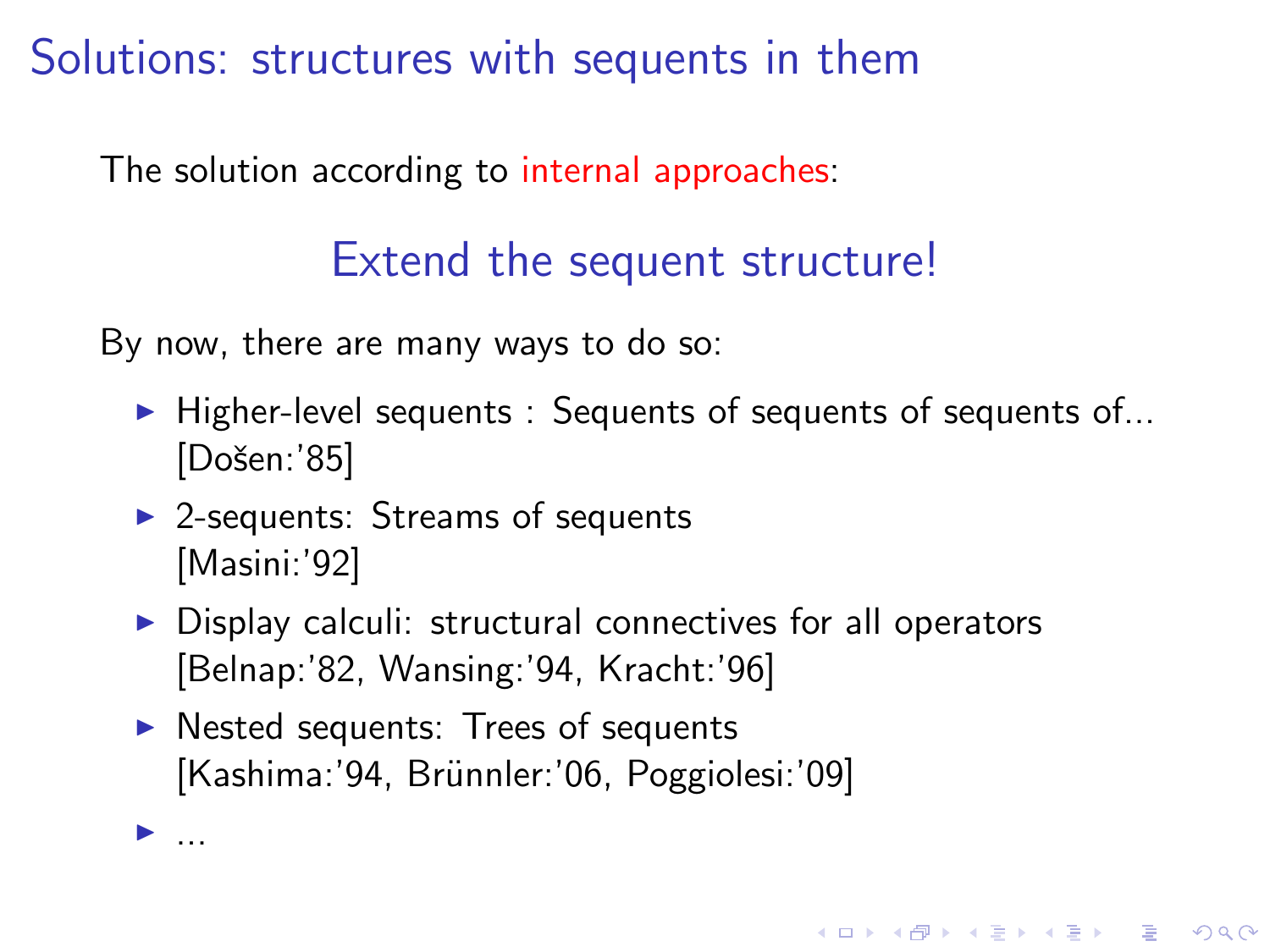# The Question

#### What is the simplest extension of the sequent structure satisfying these desiderata for modal logics?

KO KKOK KEK KEK LE I DAG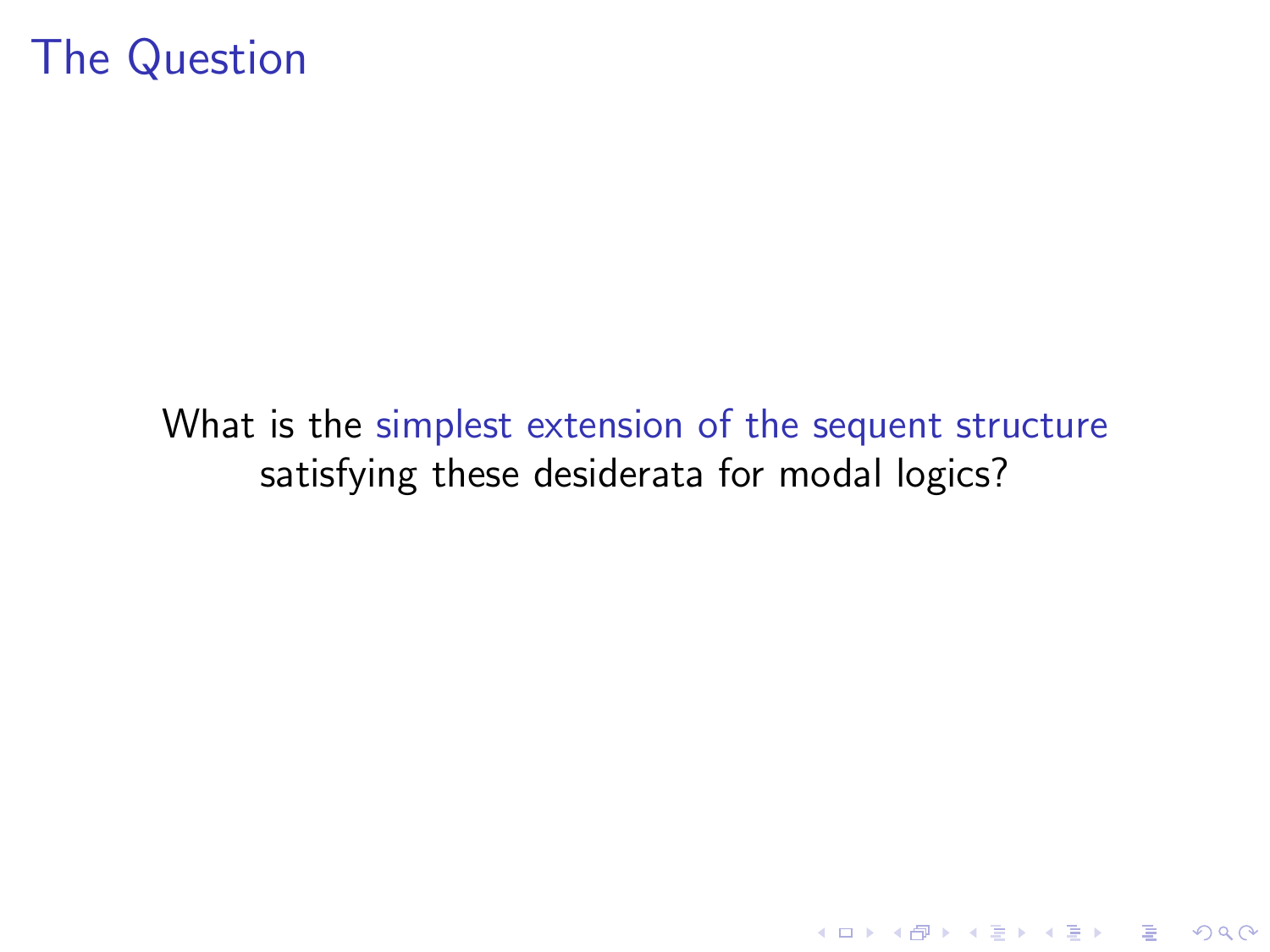# Case study: Nested sequents

#### Definition ([Br¨unnler:'09,Poggiolesi:'09])

A nested sequent is a finite tree whose nodes are labelled with sequents. The interpretation  $\iota$  of this nested sequent is

$$
\bigwedge \Gamma \to \bigvee \Delta \vee \bigvee_{i=1}^n \Box \iota(\Sigma_i \vdash \Pi_i) .
$$



**KORK STRAIN A BAR SHOP** 

#### Fact

The nested sequent calculus with modal rules  $\Box_R$  and  $\Box_L$  is sound and cut-free complete for modal logic K.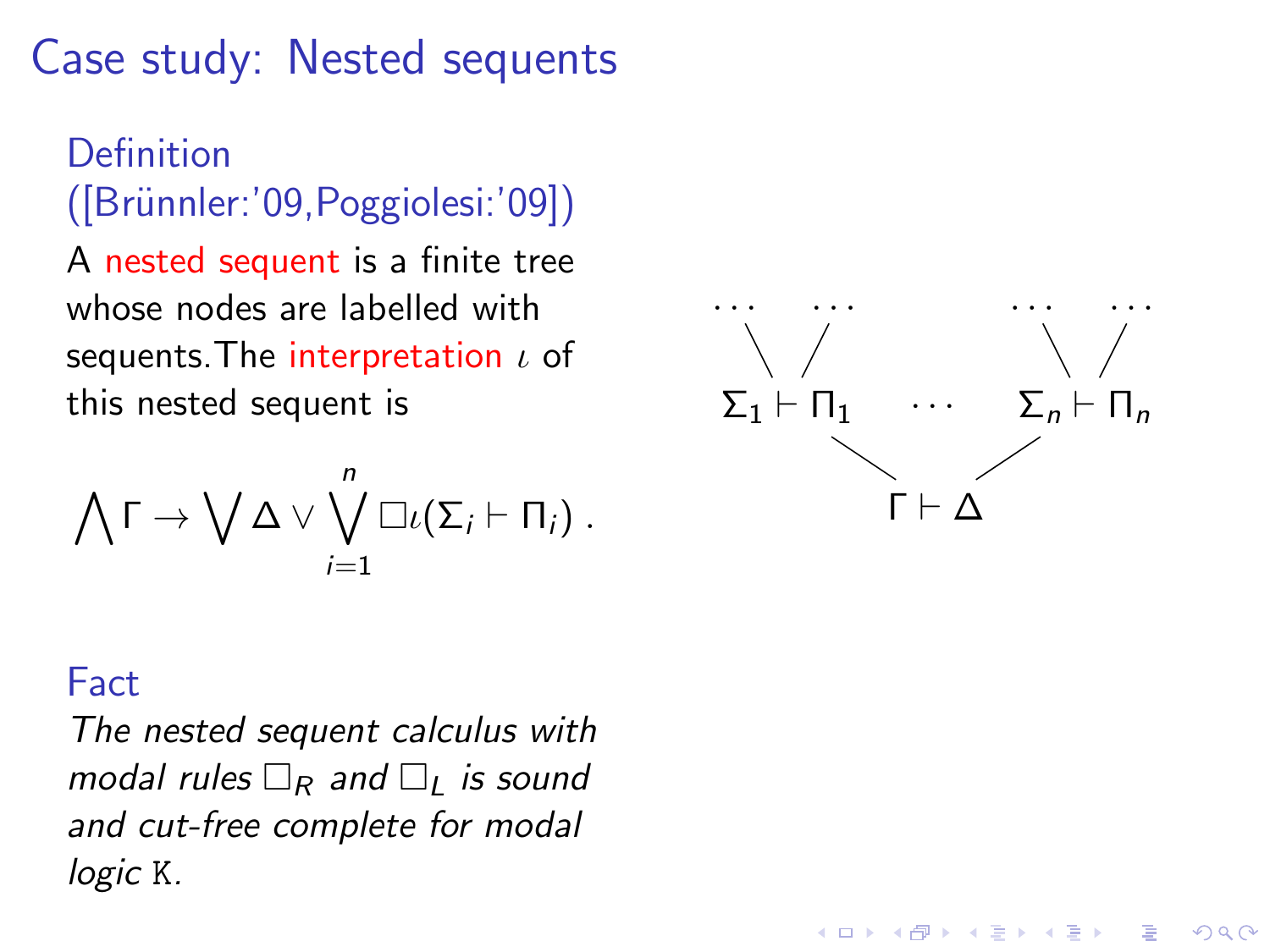# Case study: Nested sequents

#### Definition ([Br¨unnler:'09,Poggiolesi:'09])

A nested sequent is a finite tree whose nodes are labelled with sequents. The interpretation  $\iota$  of this nested sequent is

$$
\bigwedge \Gamma \to \bigvee \Delta \vee \bigvee_{i=1}^n \Box \iota(\Sigma_i \vdash \Pi_i) .
$$

# $\Sigma_n \vdash \Pi_n$  $\vdash$  A  $\Sigma_n \vdash \Pi_n, \Box A$

**KORK ERKER ADE YOUR** 

#### Fact

The nested sequent calculus with modal rules  $\Box_R$  and  $\Box_L$  is sound and cut-free complete for modal logic K.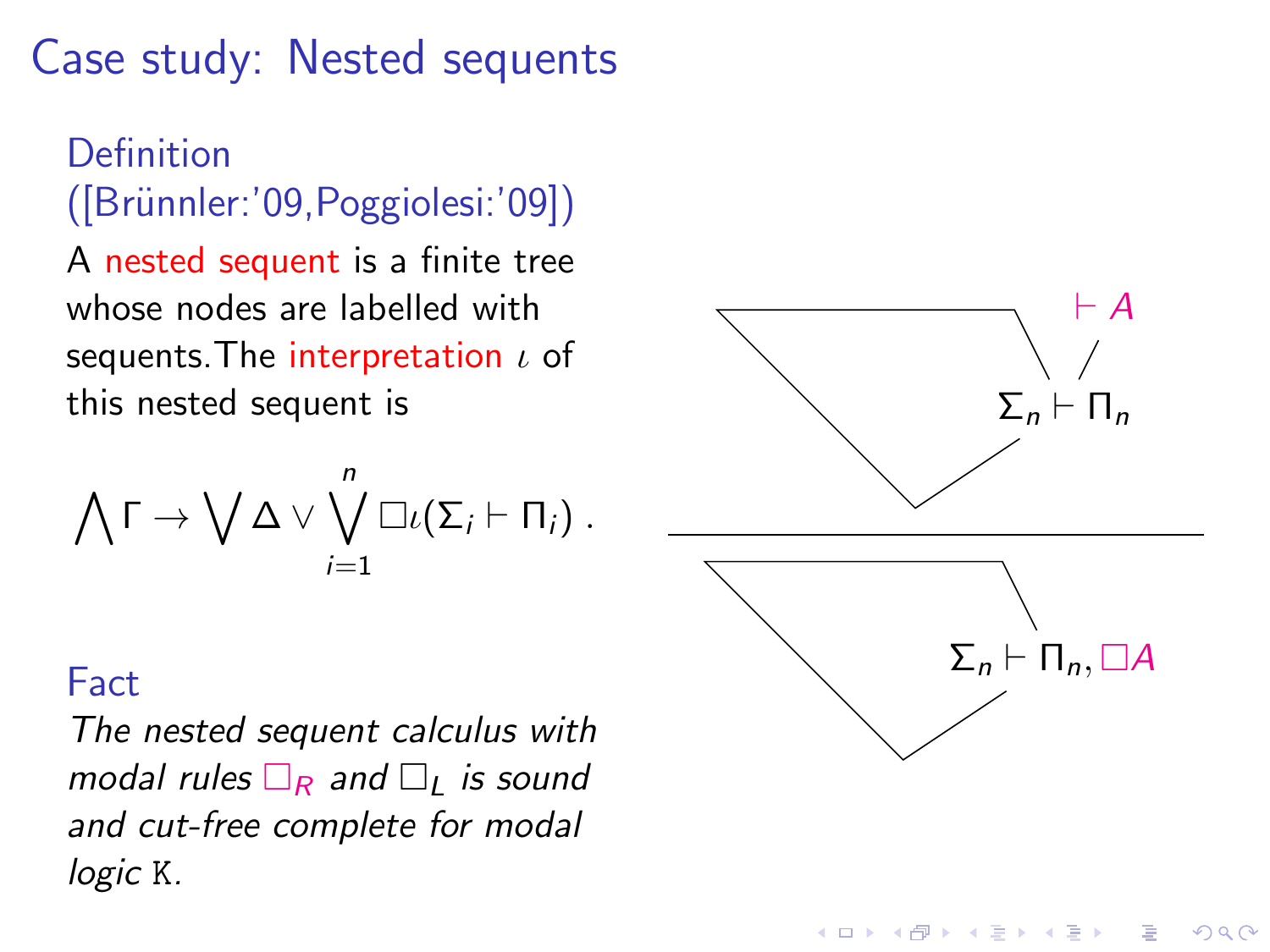# Case study: Nested sequents

#### Definition ([Br¨unnler:'09,Poggiolesi:'09])

A nested sequent is a finite tree whose nodes are labelled with sequents. The interpretation  $\iota$  of this nested sequent is

$$
\bigwedge \Gamma \to \bigvee \Delta \vee \bigvee_{i=1}^n \Box \iota(\Sigma_i \vdash \Pi_i) .
$$

#### Fact

The nested sequent calculus with modal rules  $\Box_R$  and  $\Box_L$  is sound and cut-free complete for modal logic K.



**KORK ERKER ADE YOUR**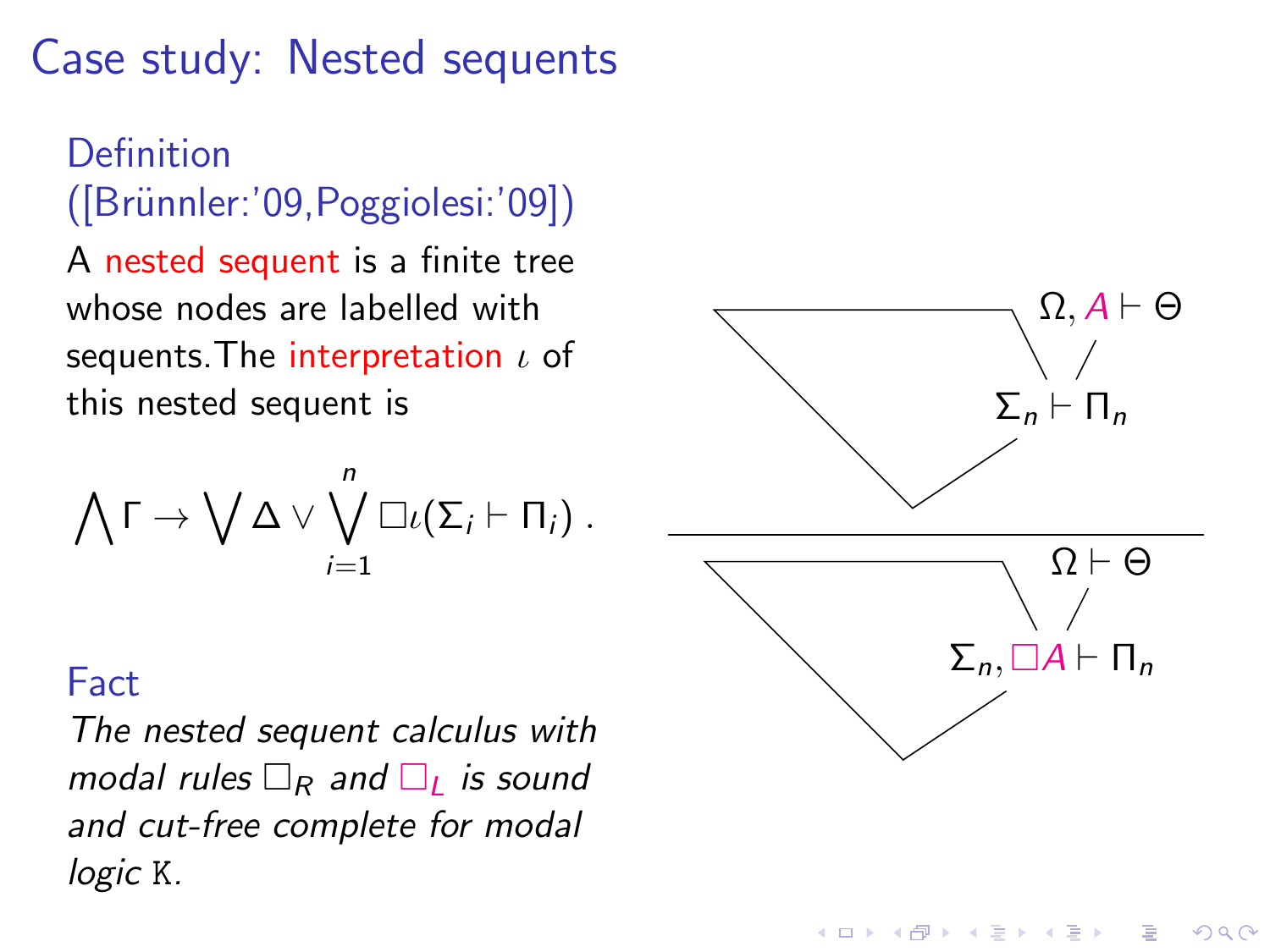Trees are nice, but can we go simpler?

K ロ ▶ K @ ▶ K 할 ▶ K 할 ▶ | 할 | 2000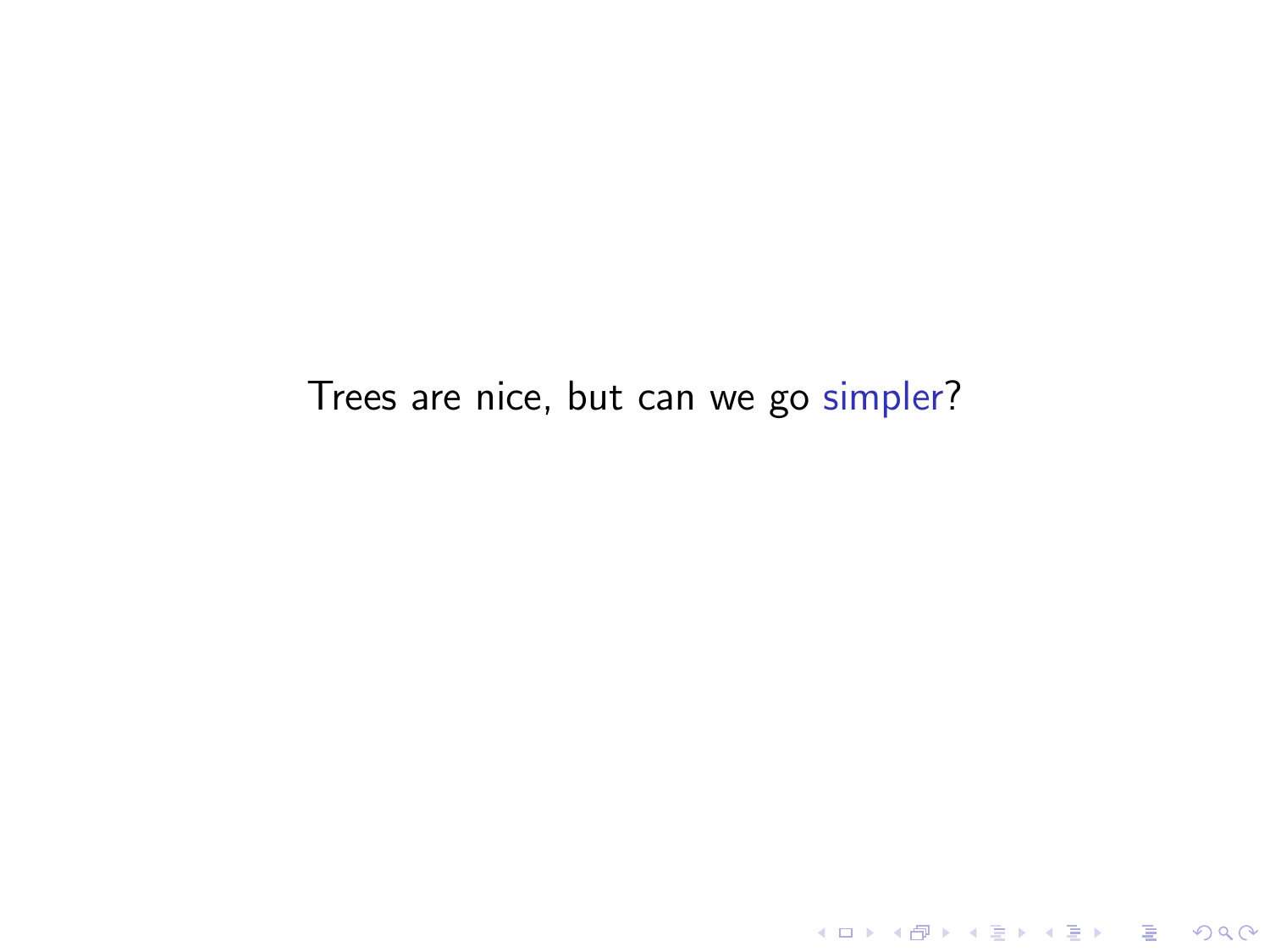#### Linear nested sequents

#### Definition

A linear nested sequent is a finite list of sequents, written

$$
\Gamma_1 \vdash \Delta_1/\!\!/ \ldots /\!\!/ \Gamma_n \vdash \Delta_n
$$

and interpreted as  $\bigwedge \Gamma_1 \vdash \bigvee \Delta_1 \vee \Box (\dots \Box (\bigwedge \Gamma_n \vdash \bigvee \Delta_n) \dots ).$ 

The nested sequent system for K yields the modal rules of  $LNS_K$ :

$$
\frac{G/\!\!/ \Gamma \vdash \Delta /\!\!/ \Sigma, A \vdash \Pi /\!\!/ \mathcal{H}}{G/\!\!/ \Gamma, \Box A \vdash \Delta /\!\!/ \Sigma \vdash \Pi /\!\!/ \mathcal{H}} \Box_L \qquad \frac{G/\!\!/ \Gamma \vdash \Delta /\!\!/ \vdash A}{G/\!\!/ \Gamma \vdash \Delta, \Box A} \Box_R
$$

Extensions, e.g. (lifted shamelessly from nested sequent calculi):

$$
\frac{\mathcal{G}/\!\!/ \Gamma \vdash \Delta/\!\!/ \,A \vdash}{\mathcal{G}/\!\!/ \Gamma,\Box A \vdash \Delta} d \qquad \frac{\mathcal{G}/\!\!/ \Gamma \vdash \Delta/\!\!/ \Sigma,\Box A \vdash \Pi/\!\!/ \, \mathcal{H}}{\mathcal{G}/\!\!/ \Gamma,\Box A \vdash \Delta/\!\!/ \Sigma \vdash \Pi/\!\!/ \mathcal{H}} 4
$$

KID KA KERKER E VOOR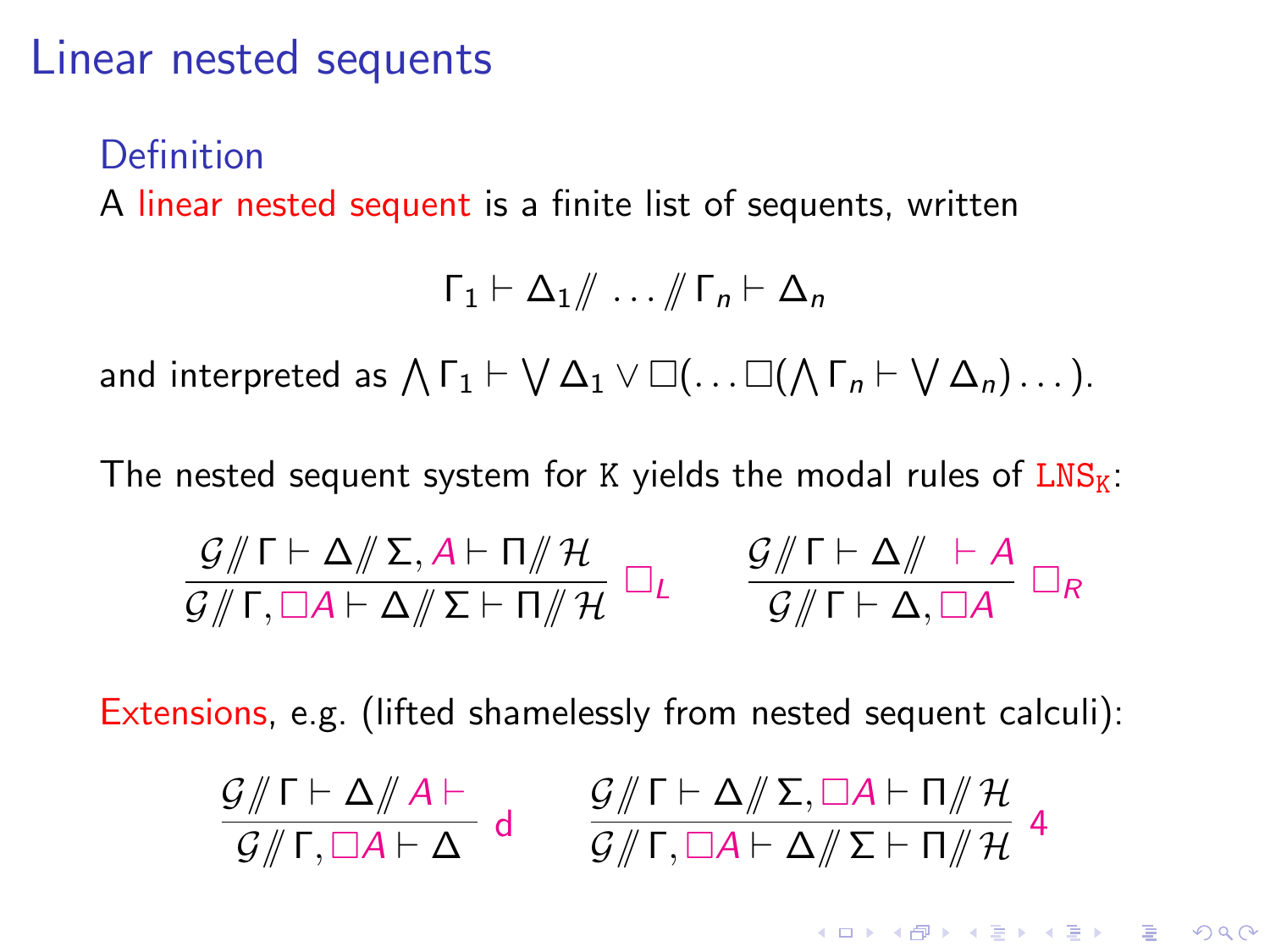# Completeness for linear nested sequents

We could show completeness via cut elimination . . . but it's easier!

Observation: The data structure of LNS is the same as that of a history in backwards proof search for a sequent calculus.

So we simply simulate a sequent derivation in the last components:  $(G$  is the history)



#### Theorem

The LNS calculi for K and extensions with axioms from d, t, 4 or d, 4,  $(4 \wedge 5)$  are cut-free complete and modular.

Corollary: Cut-free completeness of the nested sequent calculi.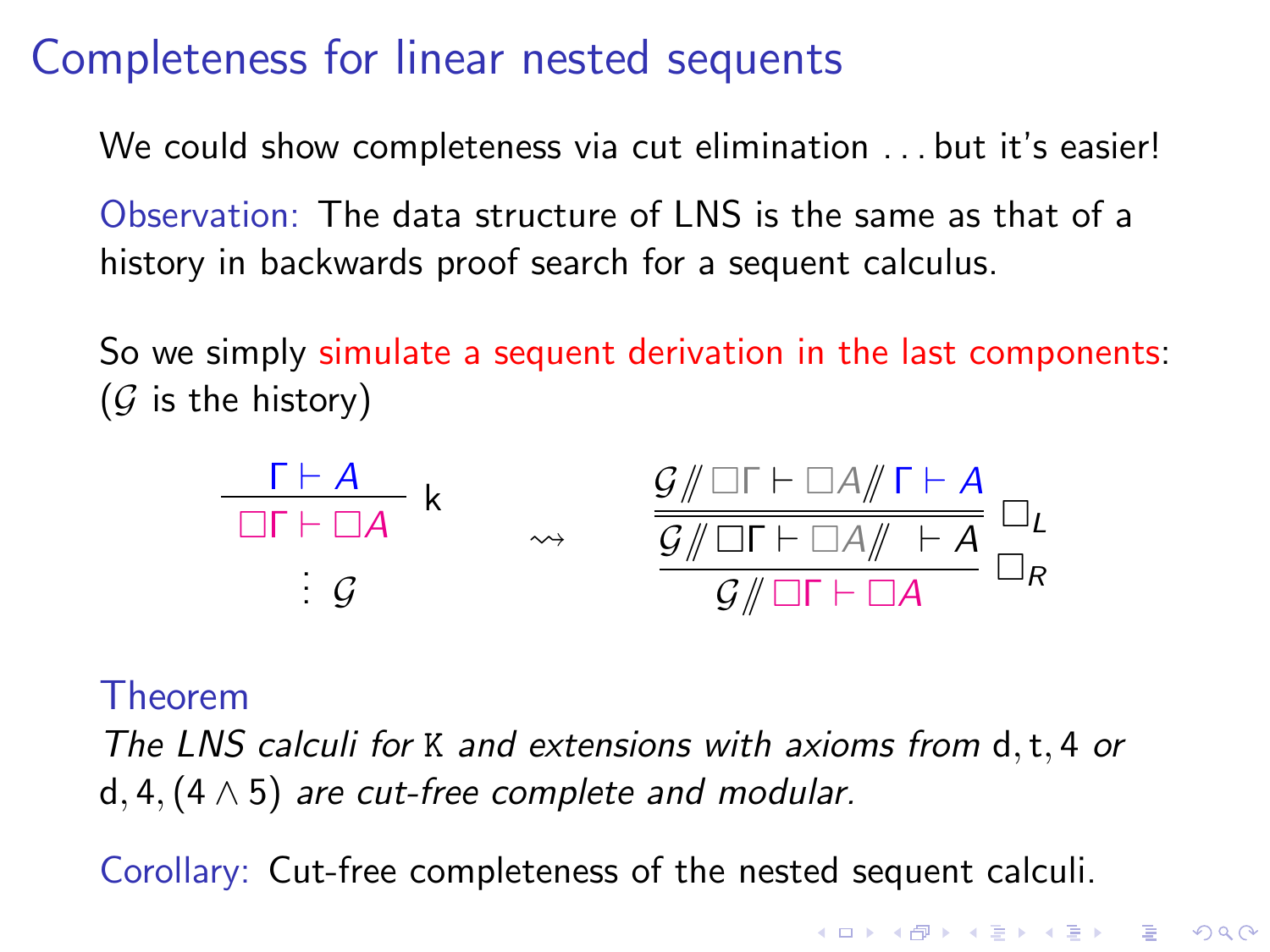# Application: intuitionistic logic

The same idea connects Maehara's multi-succedent calculus and Fitting's nested sequent calculus for intuitionistic logic, e.g.:

Maehara:

Fitting (restricted to LNS):

$$
\frac{\mathsf{F}, A \vdash B}{\mathsf{F} \vdash \Delta, A \supset B} \supset_R \frac{\mathsf{G}/\mathsf{F} \vdash \Delta/\mathsf{F}, A \vdash \Pi/\mathsf{H}}{\mathsf{G}/\mathsf{F}, A \vdash \Delta/\mathsf{F} \vdash \Pi/\mathsf{H}} \mathsf{Lift}
$$
\n
$$
\frac{\mathsf{G}/\mathsf{F} \vdash \Delta/\mathsf{F} \vdash \Pi/\mathsf{H}}{\mathsf{G}/\mathsf{F} \vdash \Delta, A \supset B} \supset_R
$$

Maehara's rule is simulated by Fitting's  $\supset_R$  and Lift. The quantifier rules are similar.

#### Theorem

The LNS calculus for (full) first-order intuitionistic logic (and hence also Fitting's nested sequent calculus) is cut-free complete.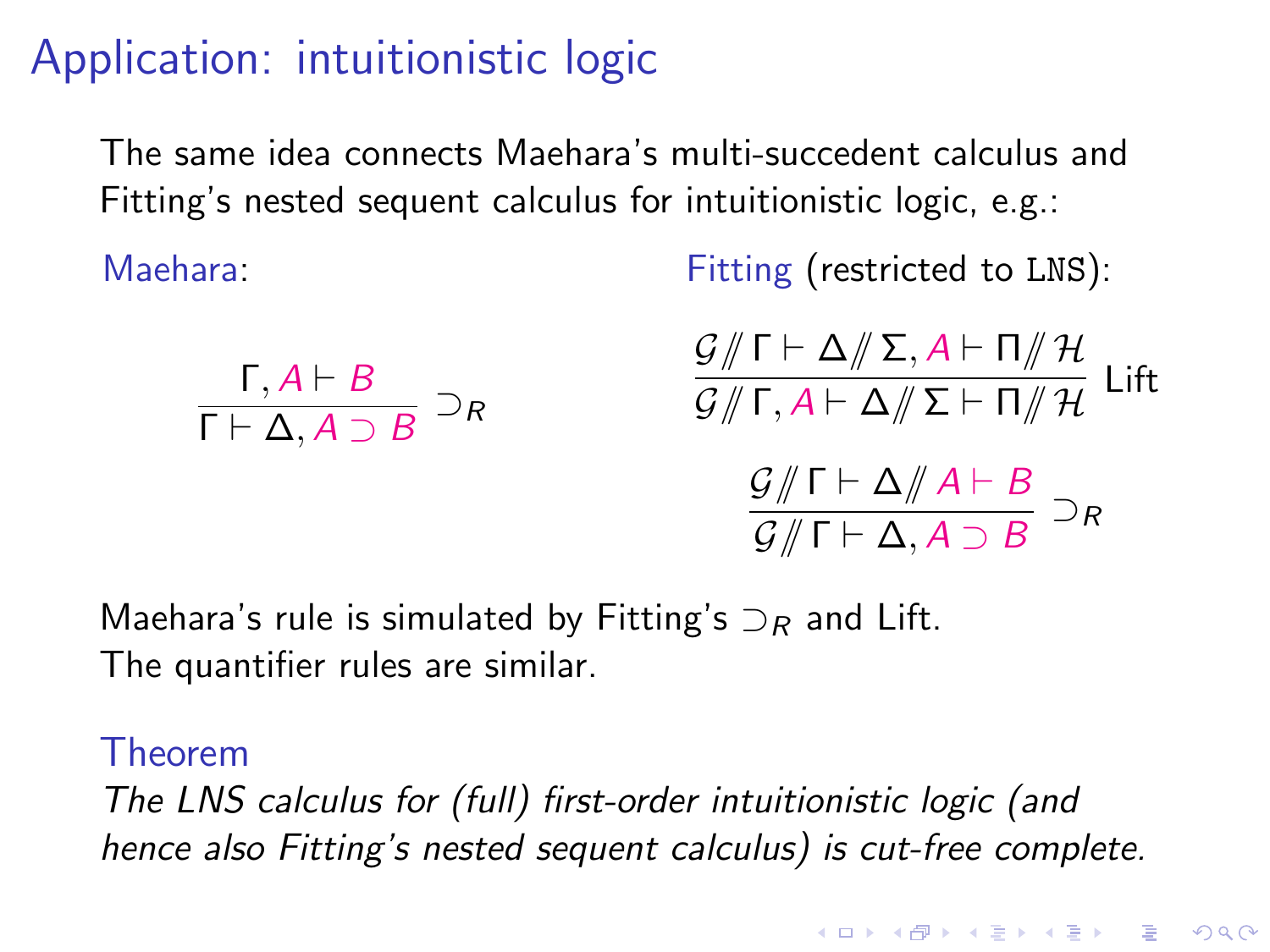# Simply dependent bimodal logics

The language of simply dependent bimodal logic KT  $\oplus_{\sub{c}}$  S4 contains two modalities  $\Box$  and  $\heartsuit$ , and the axioms are the KT axioms for  $\Box$  together with the S4 axioms for  $\heartsuit$  and the interaction axiom  $\heartsuit A \supset \Box A$ .

**K ロ ▶ K @ ▶ K 할 X X 할 X 및 할 X X Q Q O**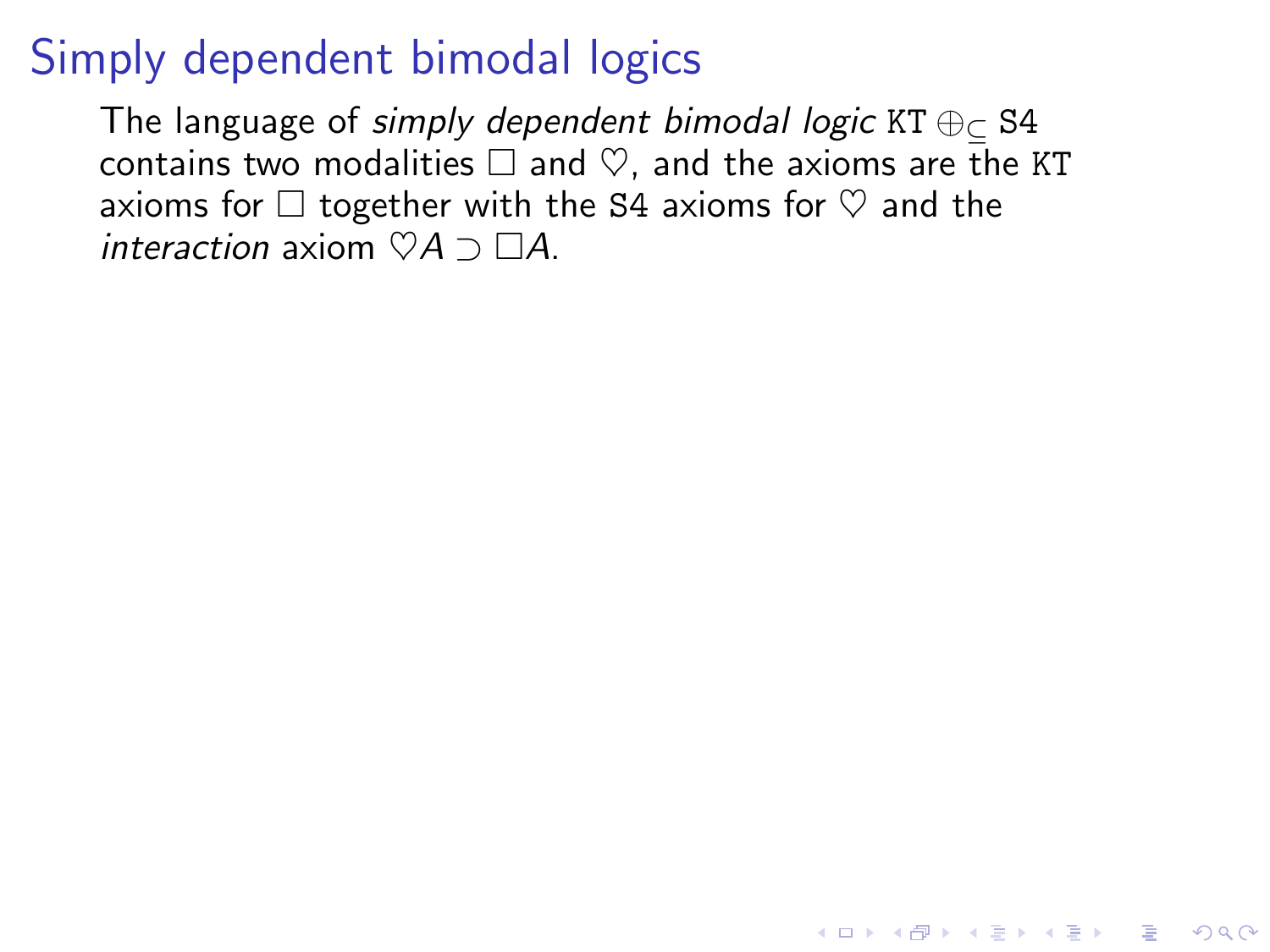## Simply dependent bimodal logics

The language of simply dependent bimodal logic KT  $\oplus_{\sub{c}}$  S4 contains two modalities  $\Box$  and  $\heartsuit$ , and the axioms are the KT axioms for  $\Box$  together with the S4 axioms for  $\heartsuit$  and the interaction axiom  $\heartsuit A \supset \Box A$ .

$$
\begin{array}{ccc}\n\heartsuit A \supset \Box A & k_{\Box} \Box (A \supset B) \supset (\Box A \supset \Box B) & t_{\Box} \Box A \supset A & \frac{\vdash A}{\vdash \Box A} \text{ nec}_{\Box} \\
k_{\heartsuit} \heartsuit (A \supset B) \supset (\heartsuit A \supset \heartsuit B) & t_{\heartsuit} \heartsuit A \supset A & 4_{\heartsuit} \heartsuit A \supset \heartsuit \heartsuit A & \frac{\vdash A}{\vdash \heartsuit A} \text{ nec}_{\heartsuit}\n\end{array}
$$

K ロ ▶ K @ ▶ K 할 > K 할 > 1 할 > 1 이익어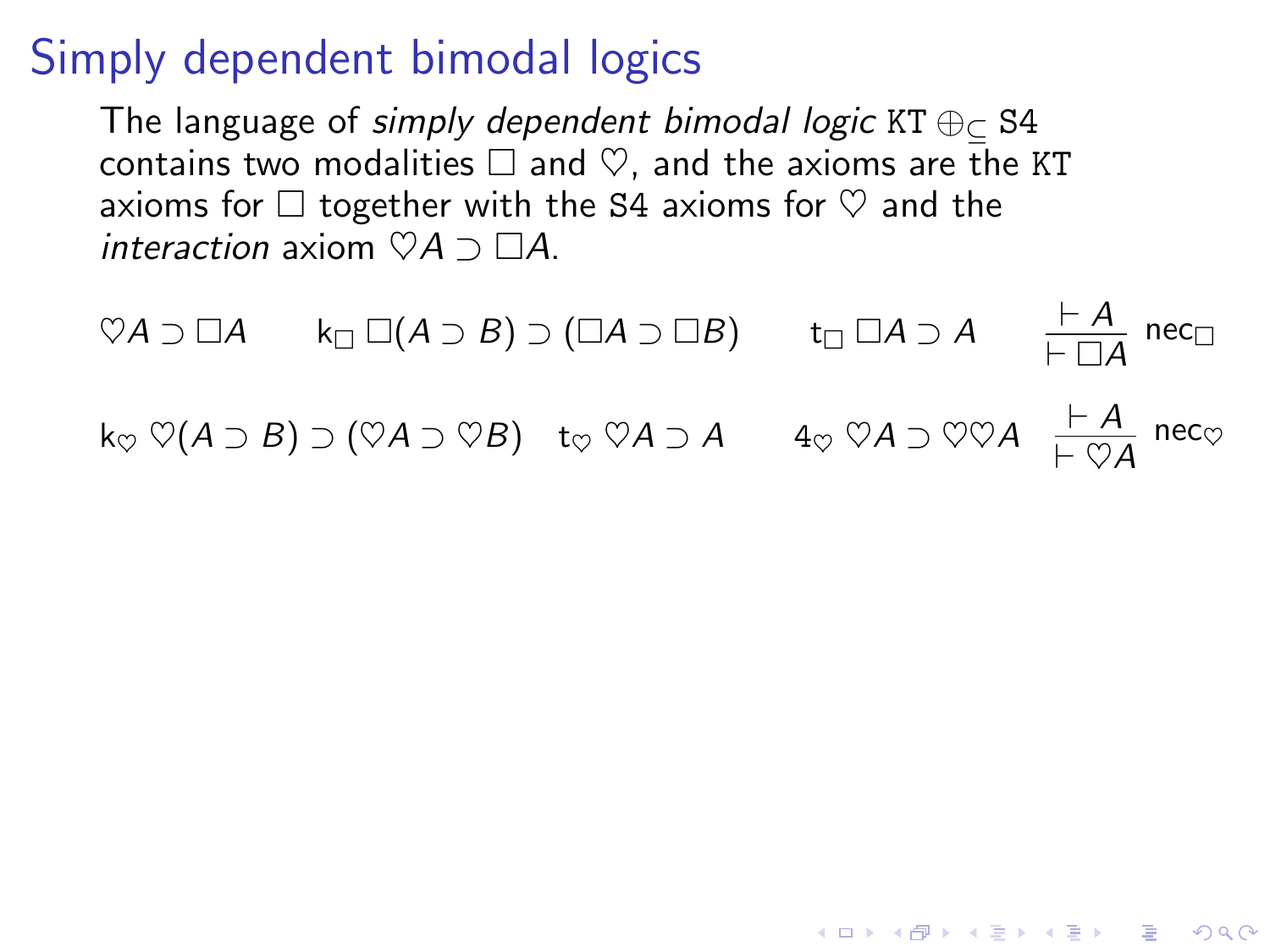## <span id="page-19-0"></span>Simply dependent bimodal logics

The language of simply dependent bimodal logic KT  $\oplus_{\sub{c}}$  S4 contains two modalities  $\Box$  and  $\heartsuit$ , and the axioms are the KT axioms for  $\Box$  together with the S4 axioms for  $\heartsuit$  and the interaction axiom  $\heartsuit A \supset \Box A$ .

$$
\nabla A \supset \Box A \qquad k_{\Box} \Box(A \supset B) \supset (\Box A \supset \Box B) \qquad t_{\Box} \Box A \supset A \qquad \frac{\vdash A}{\vdash \Box A} \text{ nec}_{\Box}
$$
  
\n
$$
k_{\heartsuit} \heartsuit(A \supset B) \supset (\heartsuit A \supset \heartsuit B) \qquad t_{\heartsuit} \heartsuit A \supset A \qquad 4_{\heartsuit} \heartsuit A \supset \heartsuit \heartsuit A \qquad \frac{\vdash A}{\vdash \heartsuit A} \text{ nec}_{\heartsuit}
$$
  
\n
$$
\frac{G/\vert * \Gamma \vdash \Delta \text{ or } S}{G/\vert * \Gamma \vdash \Delta, \Box A} \Box_{R\Box} \frac{S\{\Gamma \vdash \Delta \text{ or } \Sigma, A \vdash \Pi\}}{S\{\Gamma, \Box A \vdash \Delta \text{ or } \Box \Gamma\}} \Box_L
$$
  
\n
$$
\frac{S\{\Gamma \vdash \Delta \text{ or } \Delta \text{ or } \Box \Gamma\}}{S\{\Gamma, \heartsuit A \vdash \Delta \text{ or } \Box \Gamma\}} \heartsuit_{L\Box} \frac{G/\vert * \Gamma \vdash \Delta \text{ or } \Box A}{G/\vert * \Gamma \vdash \Delta, \heartsuit A} \heartsuit_{R\Box}
$$
  
\n
$$
\frac{S\{\Gamma \vdash \Delta \text{ or } \Sigma, \heartsuit A \vdash \Pi\}}{S\{\Gamma, \heartsuit A \vdash \Delta \text{ or } \Box \Gamma\}} \heartsuit_{L\Box} \frac{S\{\Gamma, \Box A, A \vdash \Delta\}}{S\{\Gamma, \Box A \vdash \Delta\}} \cdot t_{\Box} \frac{S\{\Gamma, \heartsuit A, A \vdash \Delta\}}{S\{\Gamma, \heartsuit A \vdash \Delta\}} \cdot t_{\heartsuit}
$$

K ロ ▶ K @ ▶ K 할 > K 할 > 1 할 > 1 이익어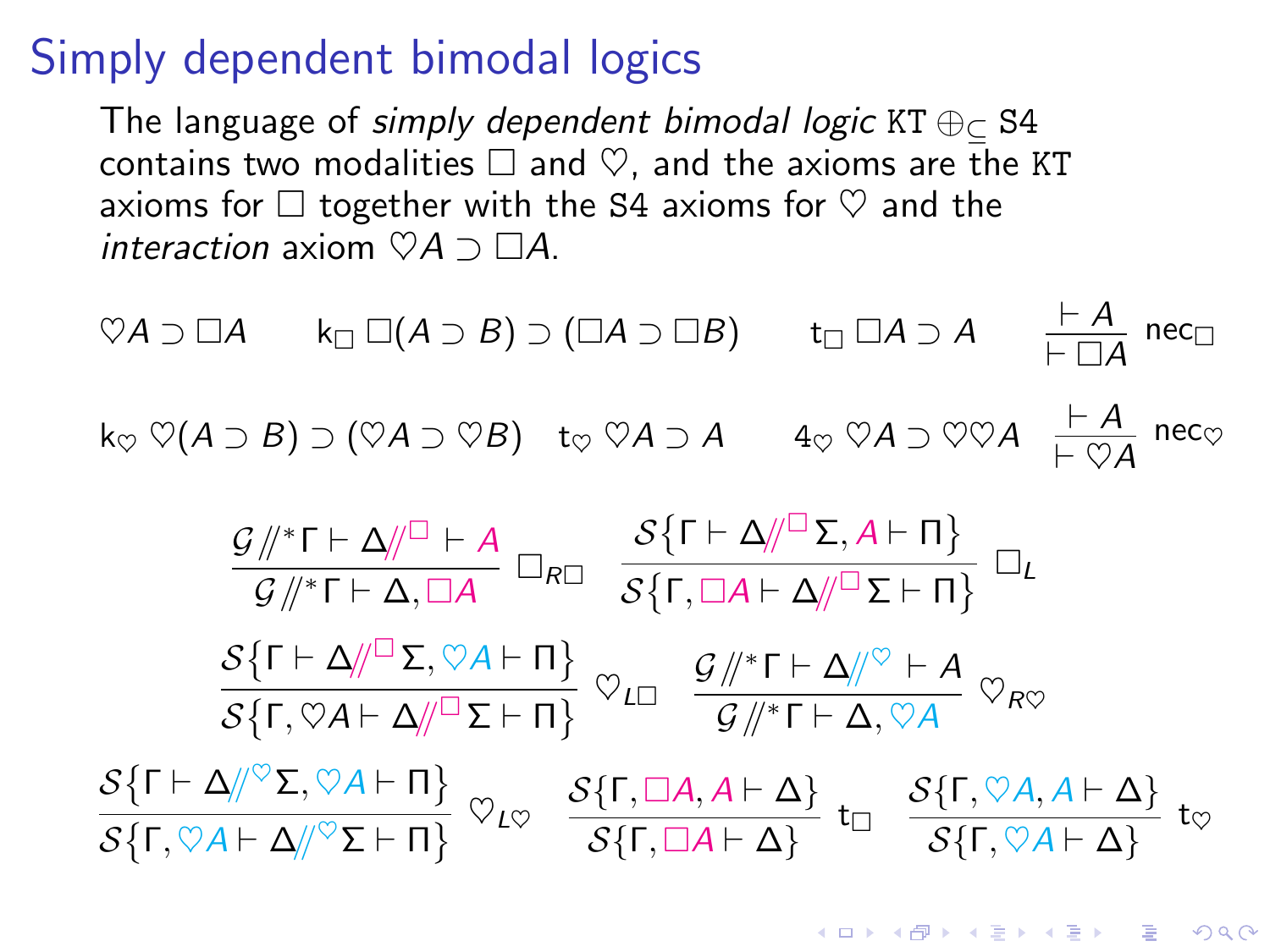<span id="page-20-0"></span>Classical modal logic E: congruence rule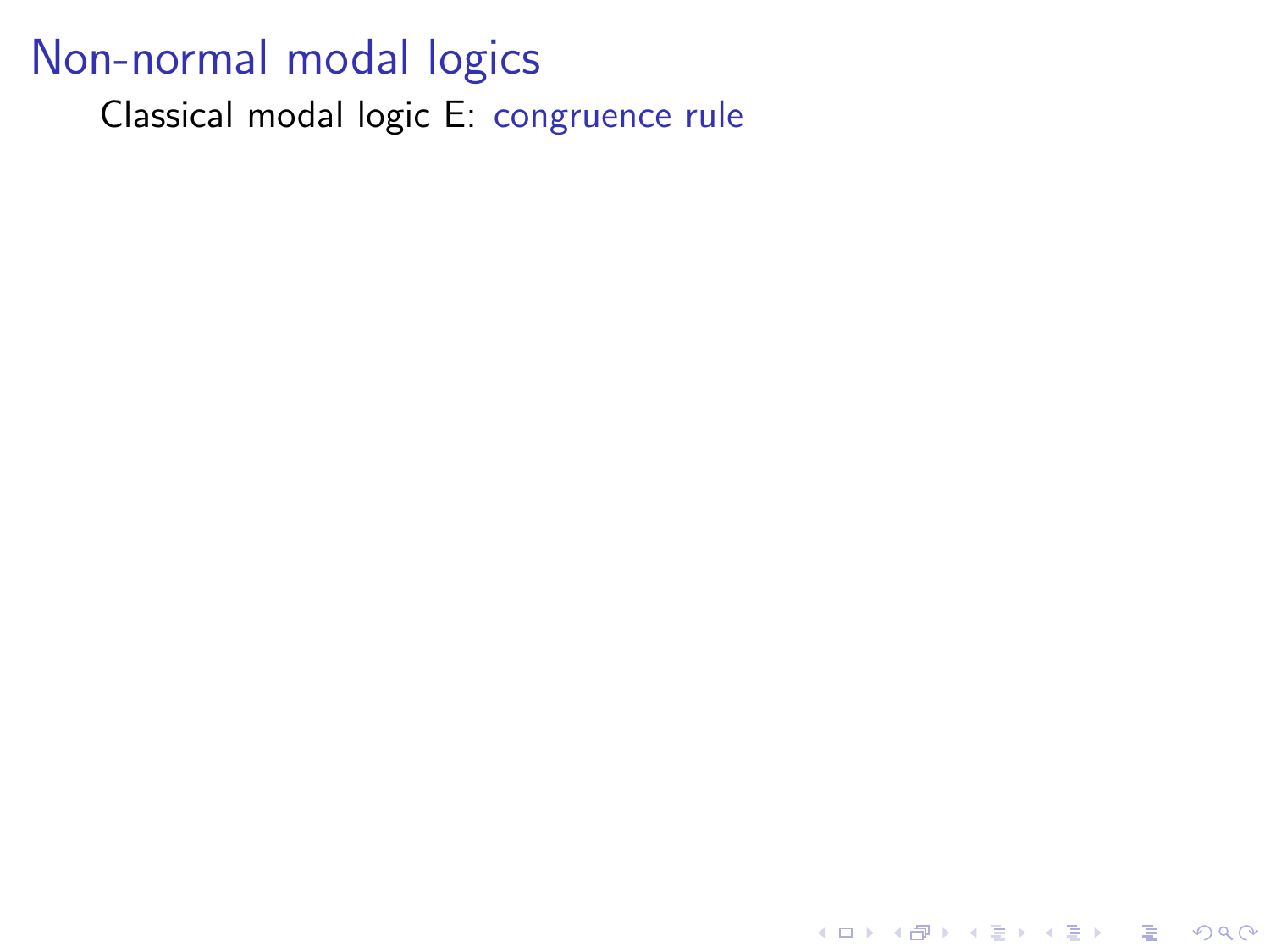Classical modal logic E: congruence rule

$$
\frac{A \supset B \quad B \supset A}{\Box A \supset \Box B} (E)
$$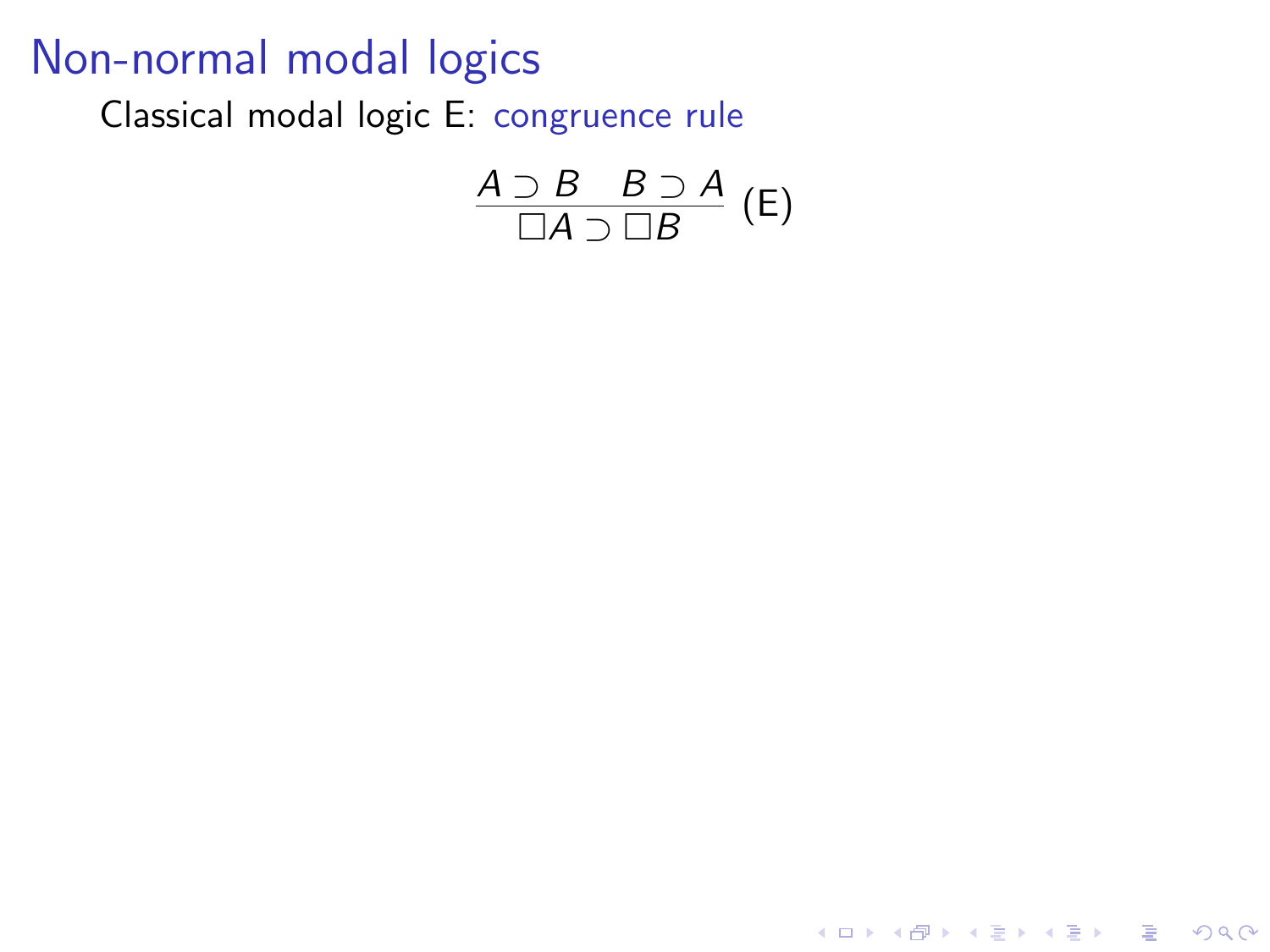Classical modal logic E: congruence rule

$$
\frac{A \supset B \quad B \supset A}{\Box A \supset \Box B} (E)
$$

Allows exchanging logically equivalent formulae under the modality.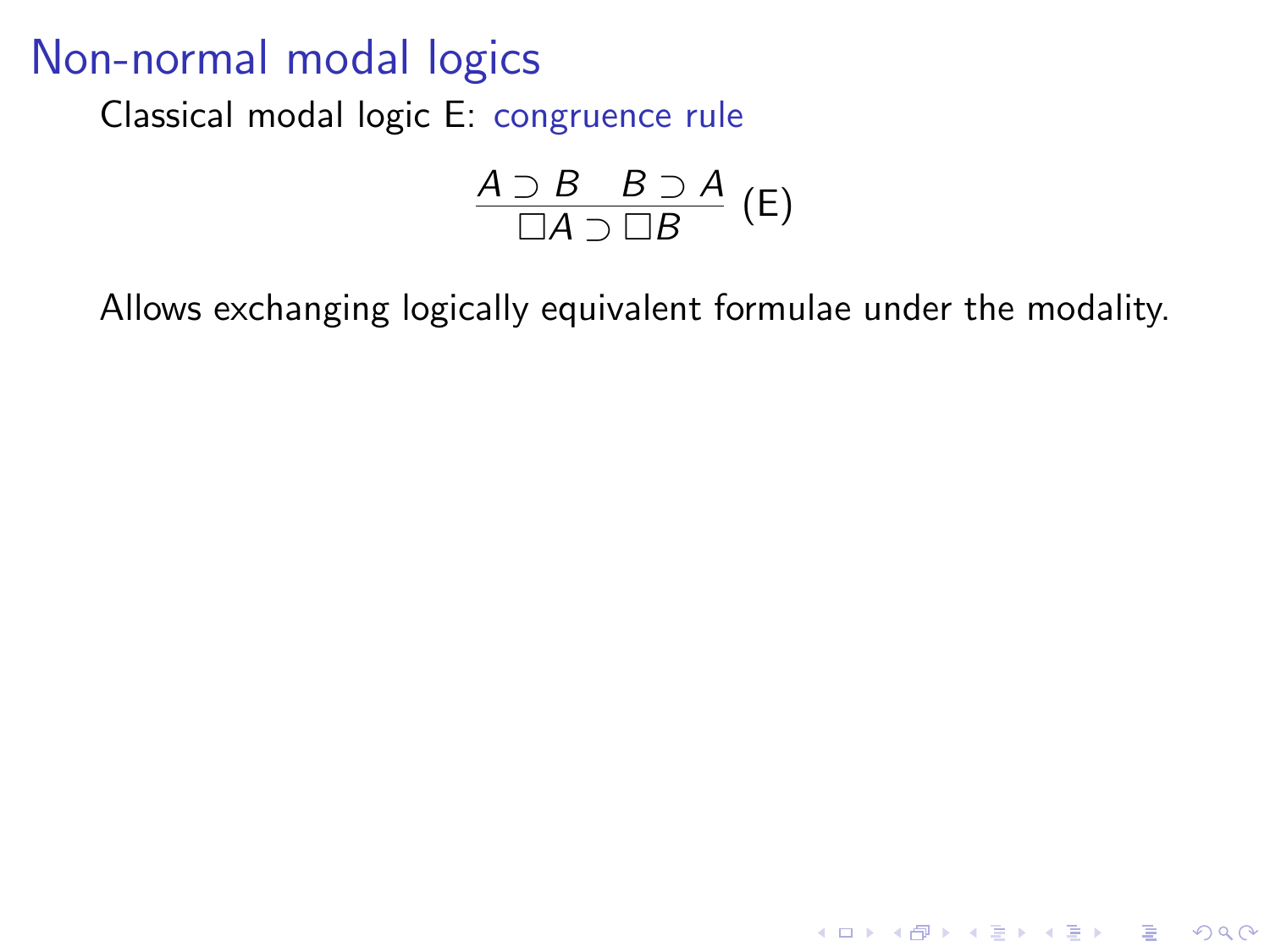Classical modal logic E: congruence rule

$$
\frac{A \supset B \quad B \supset A}{\Box A \supset \Box B} \text{ (E)}
$$

Allows exchanging logically equivalent formulae under the modality. Extensions:

$$
M \square(A \wedge B) \supset (\square A \wedge \square B) \qquad C \square (A \wedge \square B) \supset \square (A \wedge B) \qquad N \square T
$$

**K ロ ▶ K @ ▶ K 할 X X 할 X 및 할 X X Q Q O**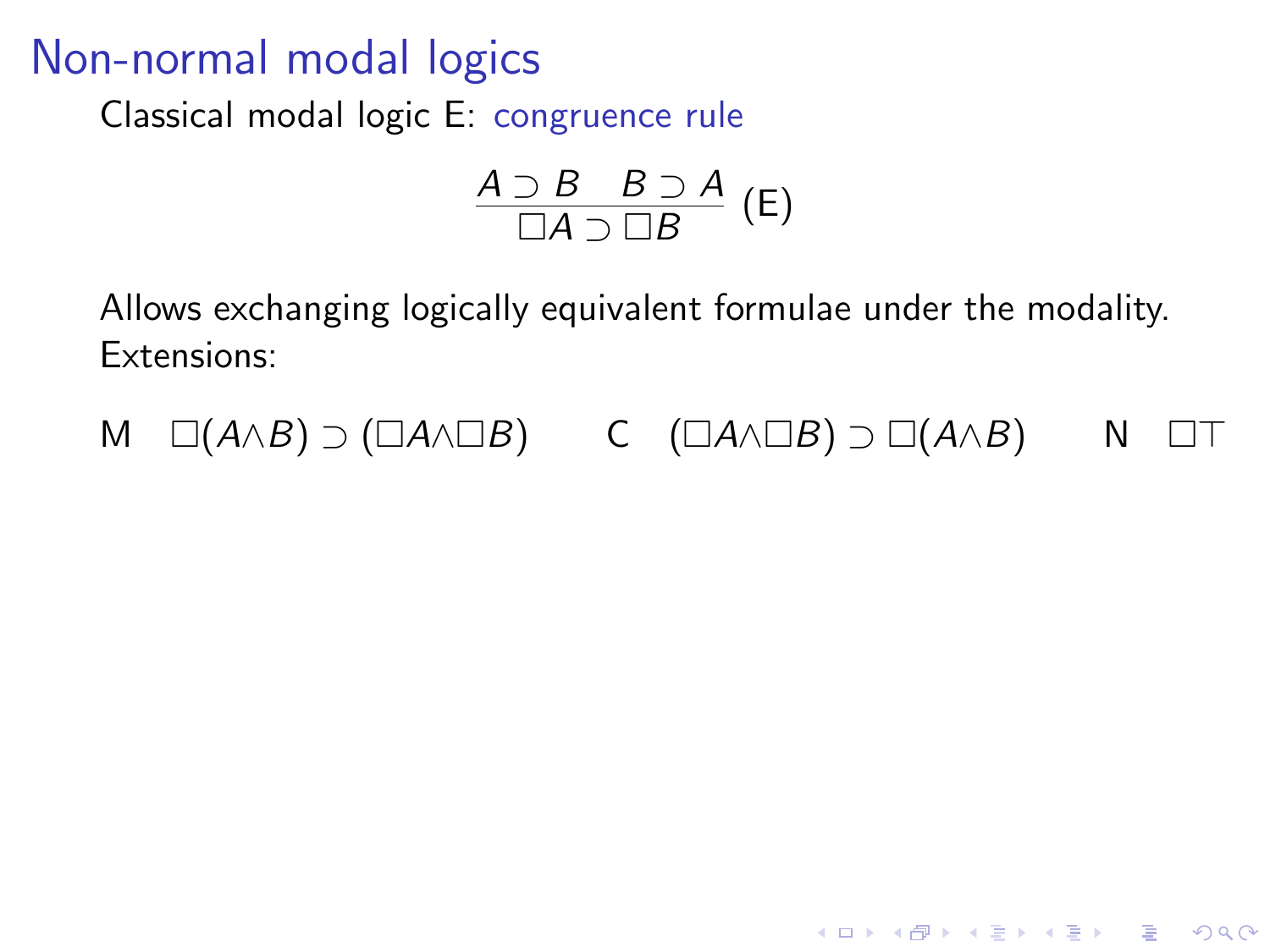<span id="page-24-0"></span>Classical modal logic E: congruence rule

$$
\frac{A \supset B \quad B \supset A}{\Box A \supset \Box B} \text{ (E)}
$$

Allows exchanging logically equivalent formulae under the modality. Extensions:

$$
M \quad \Box(A \land B) \supset (\Box A \land \Box B) \qquad C \quad (\Box A \land \Box B) \supset \Box(A \land B) \qquad N \quad \Box \top
$$

$$
\frac{G/\!\!/ \Gamma \vdash \Delta/\!\!/^m \vdash B}{G/\!\!/ \Gamma \vdash \Box B, \Delta} \square_R^m \qquad \frac{G/\!\!/ \Gamma \vdash \Delta/\!\!/ \Sigma, A \vdash \Pi}{G/\!\!/ \Gamma, \Box A \vdash \Delta/\!\!/^m \Sigma \vdash \Pi} \square_L^m
$$
  

$$
\frac{G/\!\!/ \Gamma \vdash \Delta/\!\!/^m \Sigma, A \vdash \Pi}{G/\!\!/ \Gamma, \Box A \vdash \Delta/\!\!/^m \Sigma \vdash \Pi} \square_L^c \qquad \frac{G/\!\!/ \Gamma \vdash \Delta/\!\!/ \vdash B}{G/\!\!/ \Gamma \vdash \Box B, \Delta} \square_R^n
$$

**K ロ ▶ K @ ▶ K 할 X X 할 X 및 할 X X Q Q O**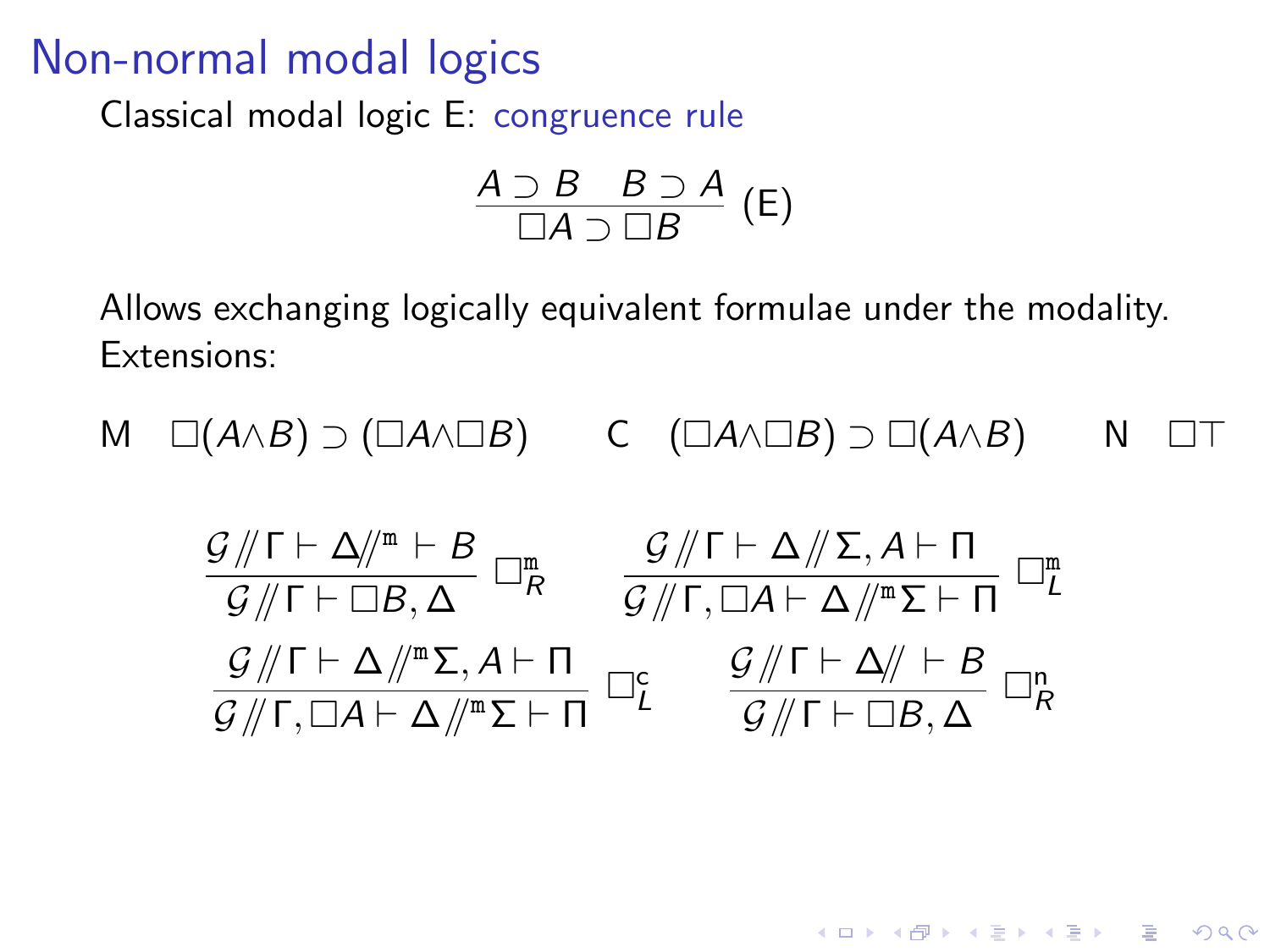Classical modal logic E: congruence rule

$$
\frac{A \supset B \quad B \supset A}{\Box A \supset \Box B} (E)
$$

Allows exchanging logically equivalent formulae under the modality. Extensions:

$$
M \quad \Box(A \land B) \supset (\Box A \land \Box B) \qquad C \quad (\Box A \land \Box B) \supset \Box(A \land B) \qquad N \quad \Box \top
$$

$$
\frac{G/\!\!/ \Gamma \vdash \Delta/\!\!/^m \vdash B}{G/\!\!/ \Gamma \vdash \Box B, \Delta} \square_R^m \qquad \frac{G/\!\!/ \Gamma \vdash \Delta/\!\!/ \Sigma, A \vdash \Pi}{G/\!\!/ \Gamma, \Box A \vdash \Delta/\!\!/^m \Sigma \vdash \Pi} \square_L^m
$$
  

$$
\frac{G/\!\!/ \Gamma \vdash \Delta/\!\!/^m \Sigma, A \vdash \Pi}{G/\!\!/ \Gamma, \Box A \vdash \Delta/\!\!/^m \Sigma \vdash \Pi} \square_L^c \qquad \frac{G/\!\!/ \Gamma \vdash \Delta/\!\!/ \vdash B}{G/\!\!/ \Gamma \vdash \Box B, \Delta} \square_R^n
$$

 $\text{LNS}_M \{ \Box_R^m, \Box_L^m \}$   $\text{LNS}_{MC} \{ \Box_R^m, \Box_L^m, \Box_L^c \}$  $\text{LNS}_{\text{M}\text{N}}\ \{\ \Box_R^{\text{m}}, \Box_L^{\text{m}}, \Box_R^{\text{n}}\ \}$  $\text{LNS}_{\text{M}\text{N}}\ \{\ \Box_R^{\text{m}}, \Box_L^{\text{m}}, \Box_R^{\text{n}}\ \}$  $\text{LNS}_{\text{M}\text{N}}\ \{\ \Box_R^{\text{m}}, \Box_L^{\text{m}}, \Box_R^{\text{n}}\ \}$  $\text{LNS}_{\text{M}\text{N}}\ \{\ \Box_R^{\text{m}}, \Box_L^{\text{m}}, \Box_R^{\text{n}}\ \}$  $\text{LNS}_{\text{M}\text{N}}\ \{\ \Box_R^{\text{m}}, \Box_L^{\text{m}}, \Box_R^{\text{n}}\ \}$   $\text{LNS}_{\text{M}\text{C}\text{N}}\ \{\ \Box_R^{\text{m}}, \Box_L^{\text{m}}, \Box_L^{\text{c}}, \Box_R^{\text{n}}\ \}$  $L, \sqcup_L, \sqcup_R$  $L, \sqcup_L, \sqcup_R$  $L, \sqcup_L, \sqcup_R$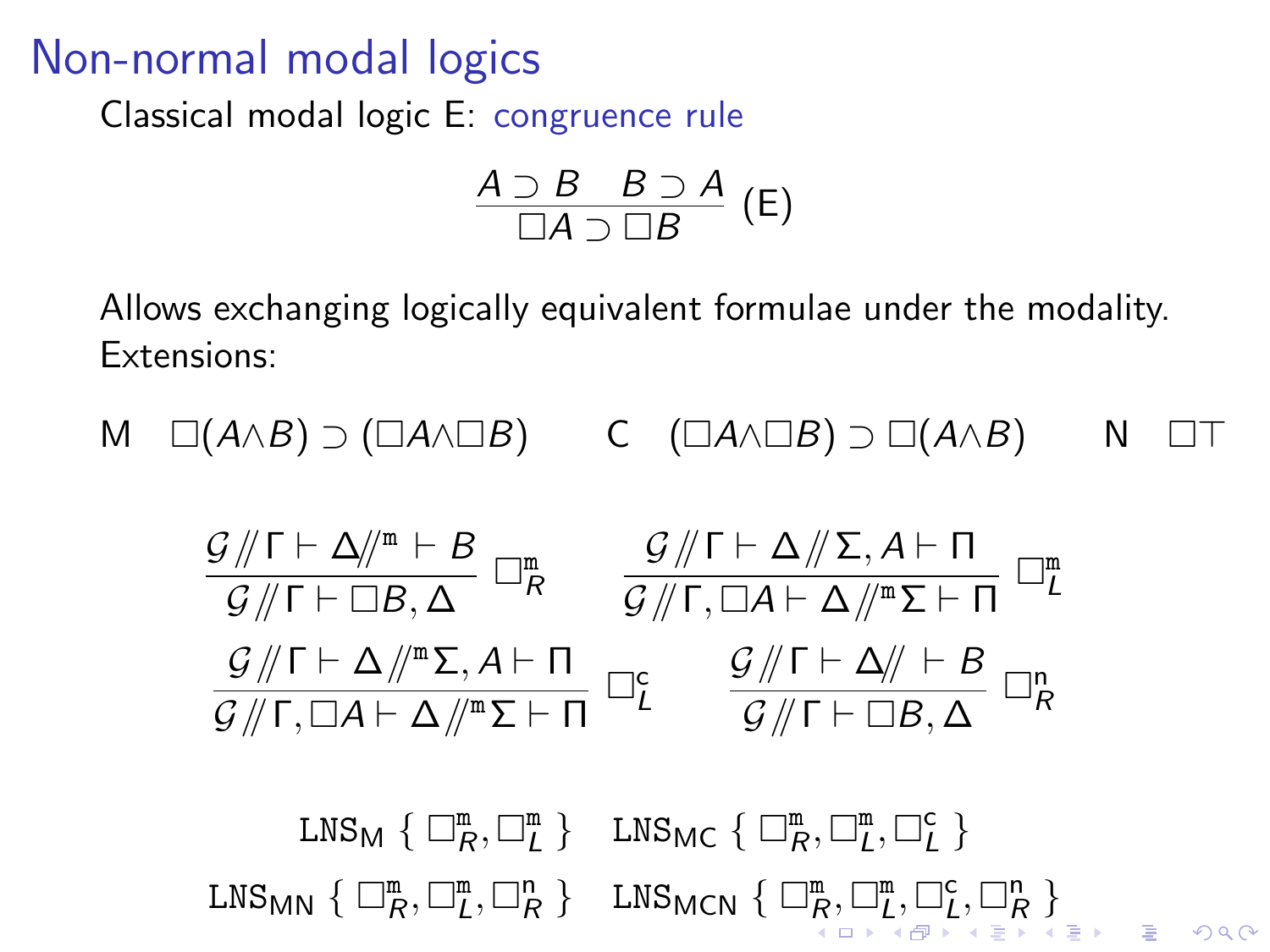## <span id="page-26-0"></span>Non-monotone non-normal modal logics

For extensions of classical modal logic E not containing the monotonicity axiom M we need to store more information about the unfinished premisses.

K ロ ▶ K @ ▶ K 할 > K 할 > 1 할 > 1 이익어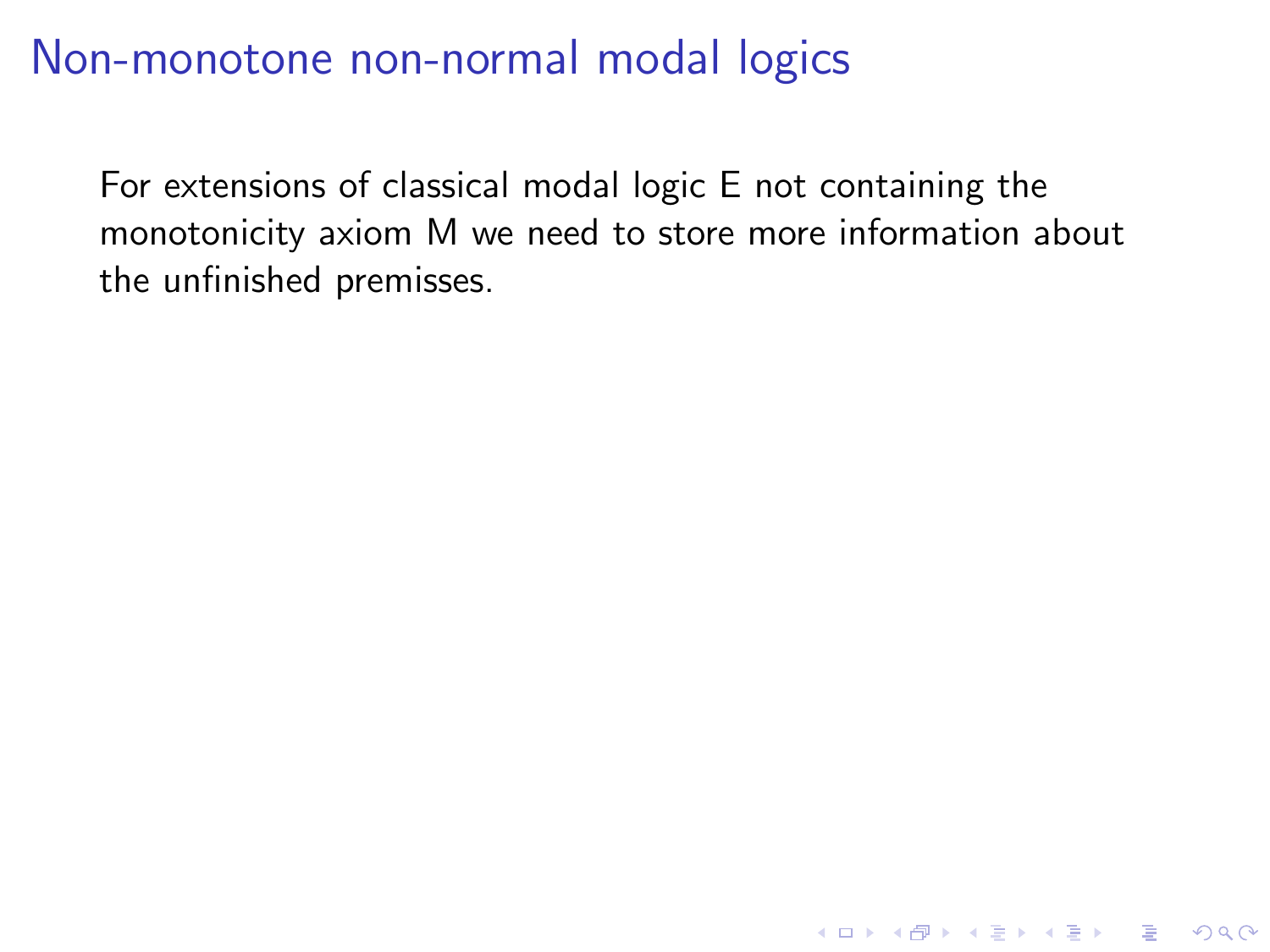## Non-monotone non-normal modal logics

For extensions of classical modal logic E not containing the monotonicity axiom M we need to store more information about the unfinished premisses. Thus instead of  $\mathbb{N}^m$  we introduce a *binary* nesting operator  $/\hspace{-1.5pt}/$   $\mathsf{P}(\cdot;\cdot)$ .

**K ロ ▶ K @ ▶ K 할 X X 할 X 및 할 X X Q Q O**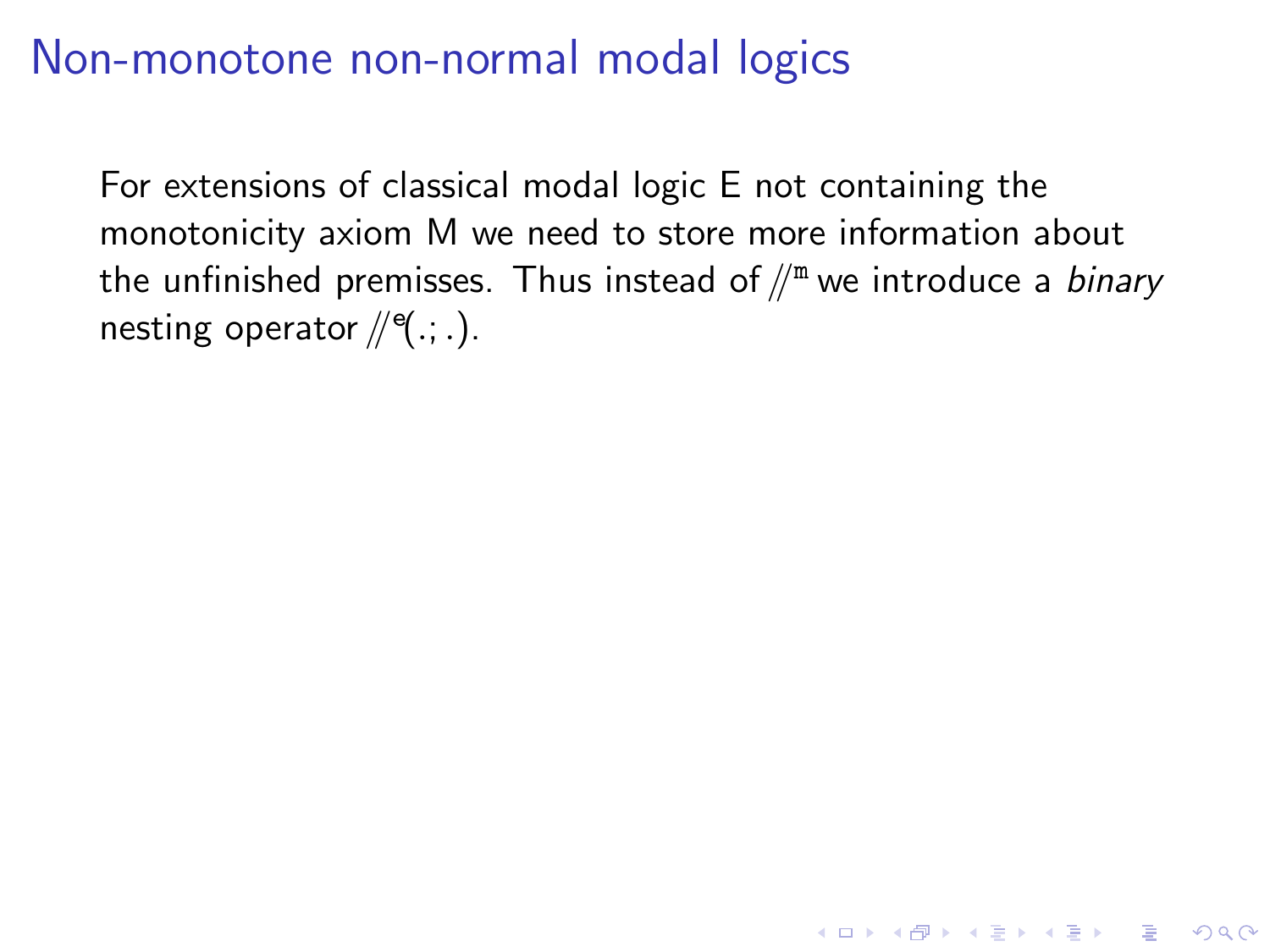#### Non-monotone non-normal modal logics

For extensions of classical modal logic E not containing the monotonicity axiom M we need to store more information about the unfinished premisses. Thus instead of  $\mathbb{N}^m$  we introduce a *binary* nesting operator  $/\hspace{-1.5pt}/$   $\mathsf{P}(\cdot;\cdot)$ .

$$
\frac{\mathcal{G} /\!\!/ \Gamma \vdash \Delta /\!\!/^{\rm e}(\vdash B; B\vdash)}{\mathcal{G} /\!\!/ \Gamma \vdash \Box B, \Delta} \; \Box^{\rm e}_R
$$

$$
\frac{\mathcal{G}/\!\!/ \Gamma\vdash\Delta/\!\!/ \Sigma,A\vdash\Pi\quad \mathcal{G}/\!\!/ \Gamma\vdash\Delta/\!\!/ \Omega\vdash A,\Theta}{\mathcal{G}/\!\!/ \Gamma,\Box A\vdash\Delta/\!\!/^e(\Sigma\vdash\Pi;\Omega\vdash\Theta)}\quad \Box_L^e
$$
\n
$$
\frac{\mathcal{G}/\!\!/ \Gamma\vdash\Delta/\!\!/^e(\Sigma,A\vdash\Pi;\Omega\vdash\Theta)\quad \mathcal{G}/\!\!/ \Gamma\vdash\Delta/\!\!/ \Omega\vdash A,\Theta}{\mathcal{G}/\!\!/ \Gamma,\Box A\vdash\Delta/\!\!/^e(\Sigma\vdash\Pi;\Omega\vdash\Theta)}\quad \Box_L^{\text{ec}}
$$
\n
$$
\text{LNS}_{\text{E}}\quad \left\{\begin{array}{ccc}\Box_{R}^{\text{e}},\Box_{L}^{\text{e}}\end{array}\right\} \qquad \text{LNS}_{\text{EC}}\quad \left\{\begin{array}{ccc}\Box_{R}^{\text{e}},\Box_{L}^{\text{e}}\end{array}\right\}
$$

**KORKAR KERKER EL VOLO**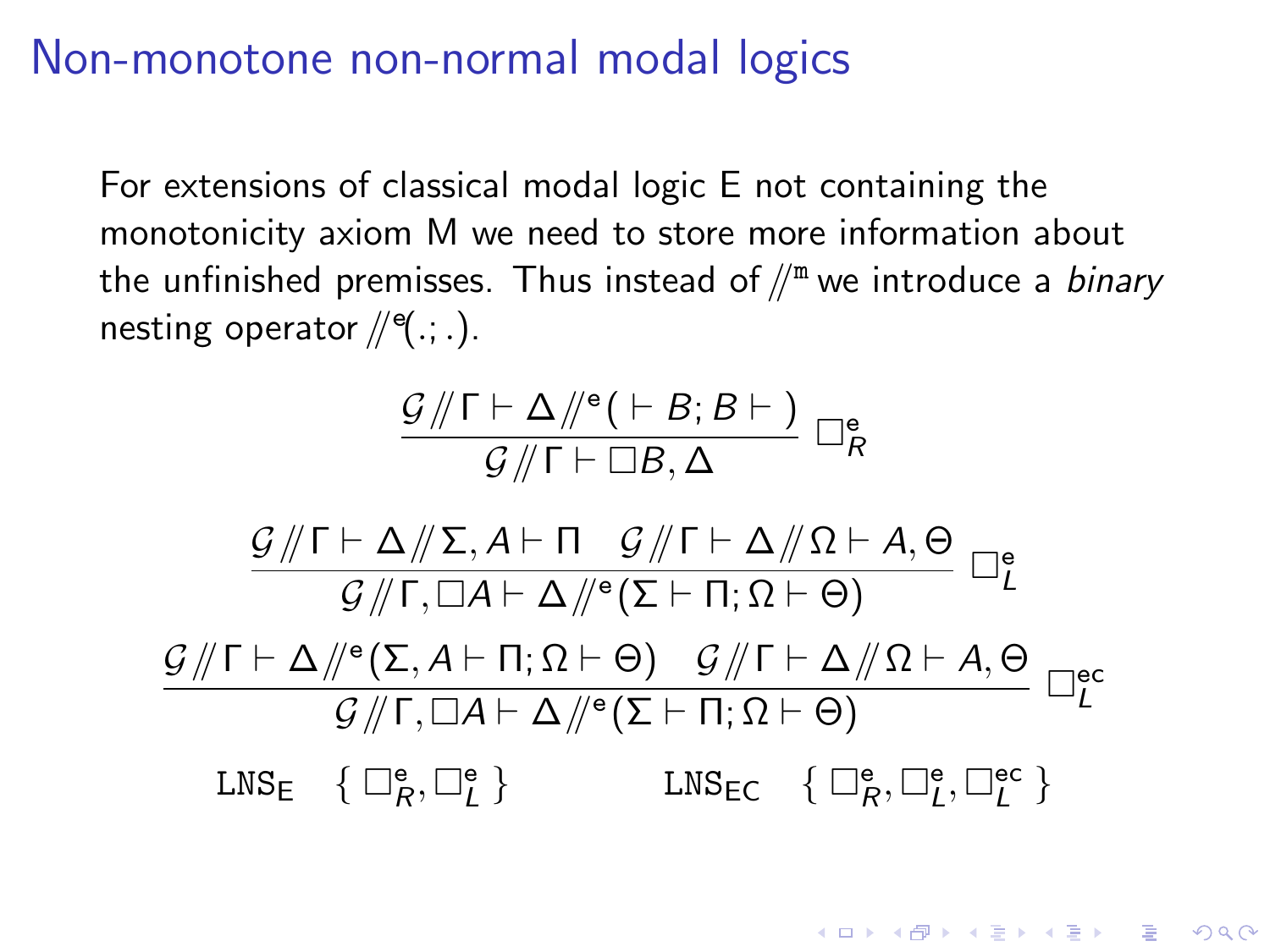# Labelled line sequent systems

K ロ ▶ K @ ▶ K 할 ▶ K 할 ▶ | 할 | 2000

$$
\begin{array}{c}\n\Gamma_n \vdash \Delta_n \\
\vdots \\
\Gamma_1 \vdash \Delta_1 \\
\vdots \\
\Gamma_0 \vdash \Delta_0\n\end{array}
$$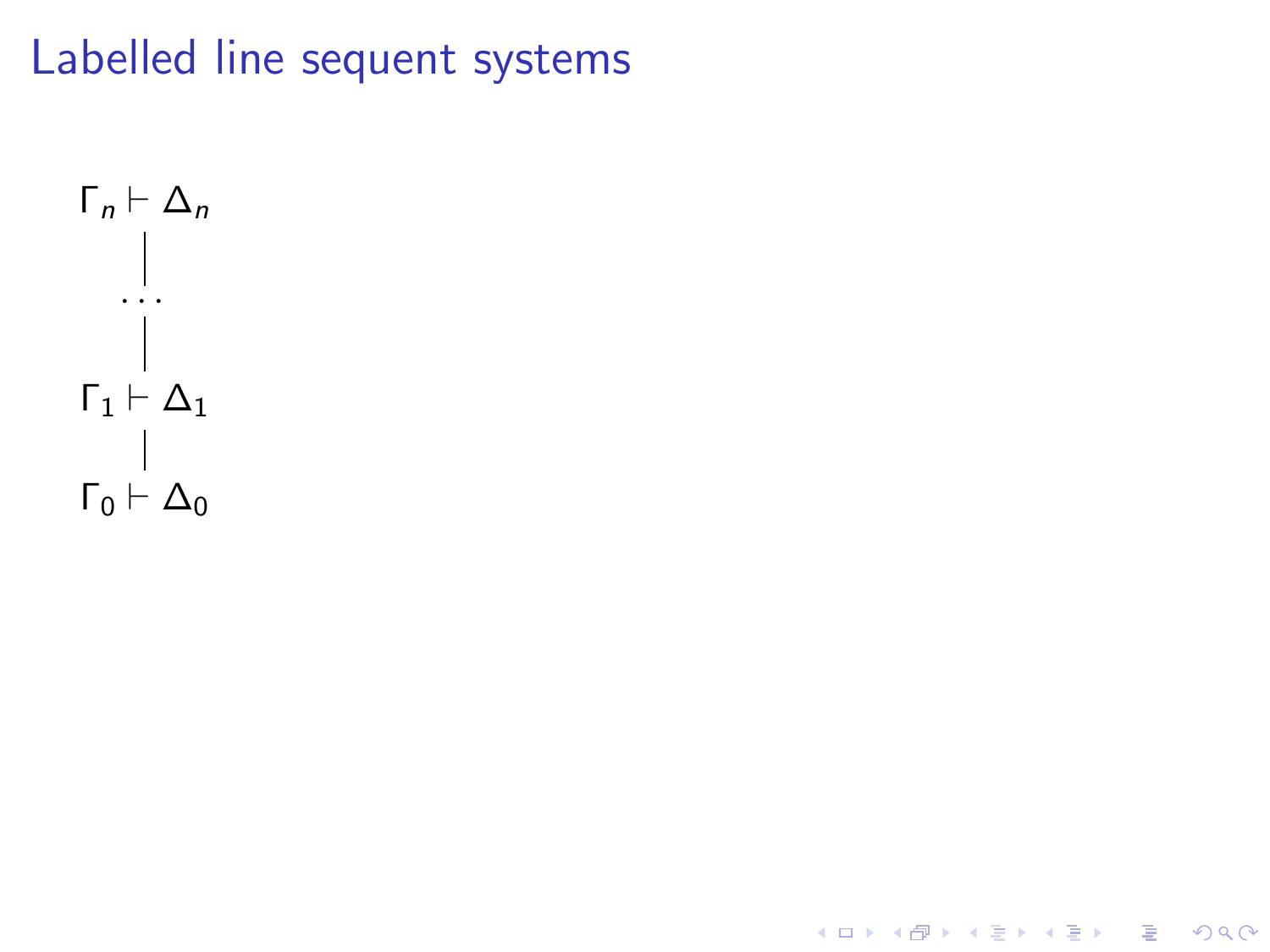# Labelled line sequent systems

$$
\begin{array}{l}\n\Gamma_n \vdash \Delta_n \\
\vdots \\
\Gamma_1 \vdash \Delta_1 \\
\Gamma_0 \vdash \Delta_0\n\end{array}
$$
\n
$$
x_{n-1} R x_n, x_0 : \Gamma_0, \ldots, x_n : \Gamma_n \vdash x_0 : \Delta_0, \ldots, x_n : \Delta_n
$$

$$
\frac{xRy, X \vdash Y, y : A}{zRx, X \vdash Y, x : \Box A} \Box_R
$$

K ロ ▶ K @ ▶ K 할 ▶ K 할 ▶ | 할 | 2000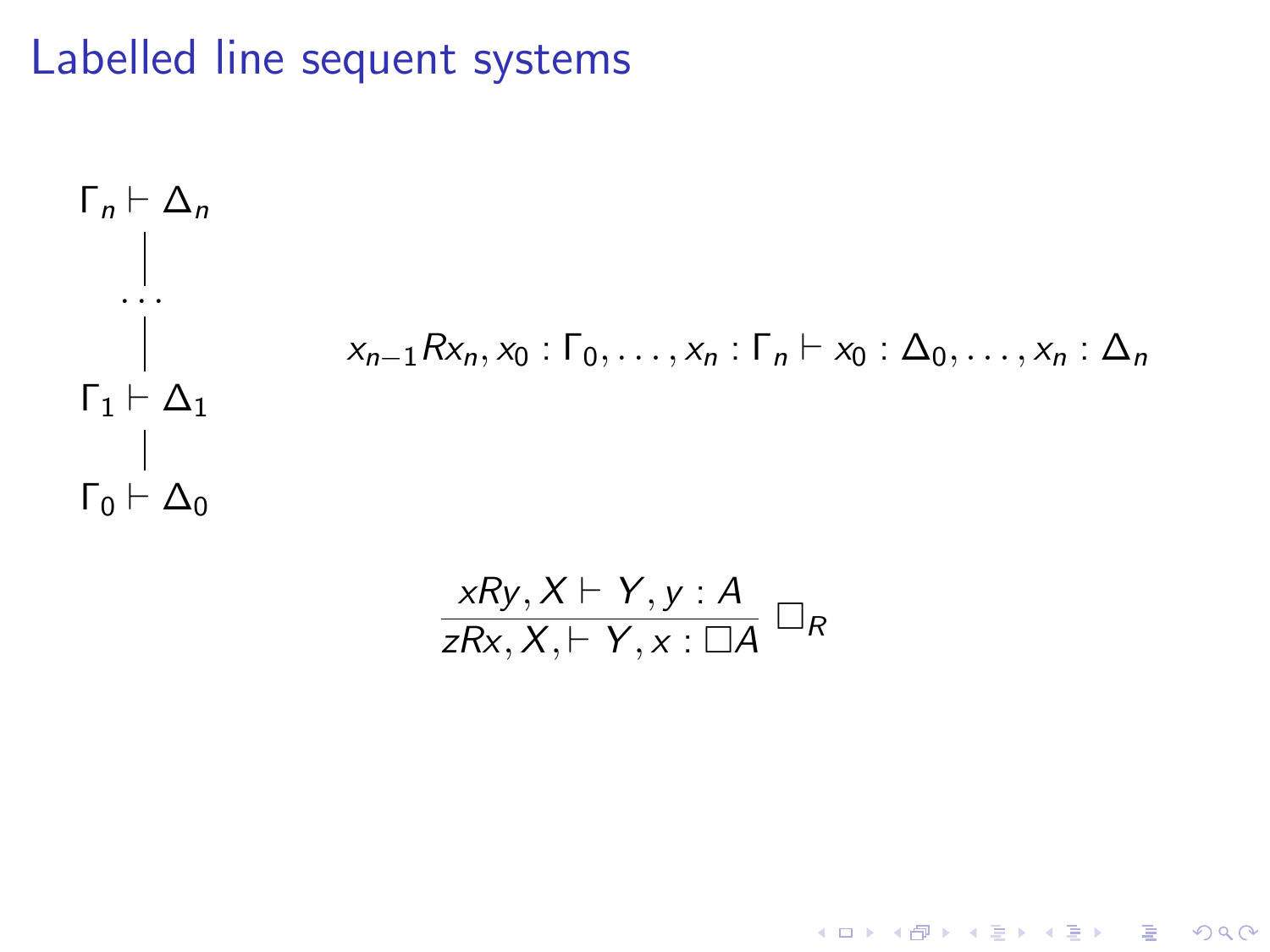# <span id="page-31-0"></span>Labelled line sequent systems

$$
\begin{array}{l}\n\Gamma_n \vdash \Delta_n \\
\vdots \\
\Gamma_1 \vdash \Delta_1 \\
\Gamma_0 \vdash \Delta_0\n\end{array}
$$
\n
$$
x_{n-1} R x_n, x_0 : \Gamma_0, \ldots, x_n : \Gamma_n \vdash x_0 : \Delta_0, \ldots, x_n : \Delta_n
$$

$$
\frac{xRy, X \vdash Y, y : A}{zRx, X \vdash Y, x : \Box A} \Box_R
$$

A LNS calculus is end-active if in all its rules the rightmost components of the premisses are active and the only active components (in premisses and conclusion) are the two rightmost ones.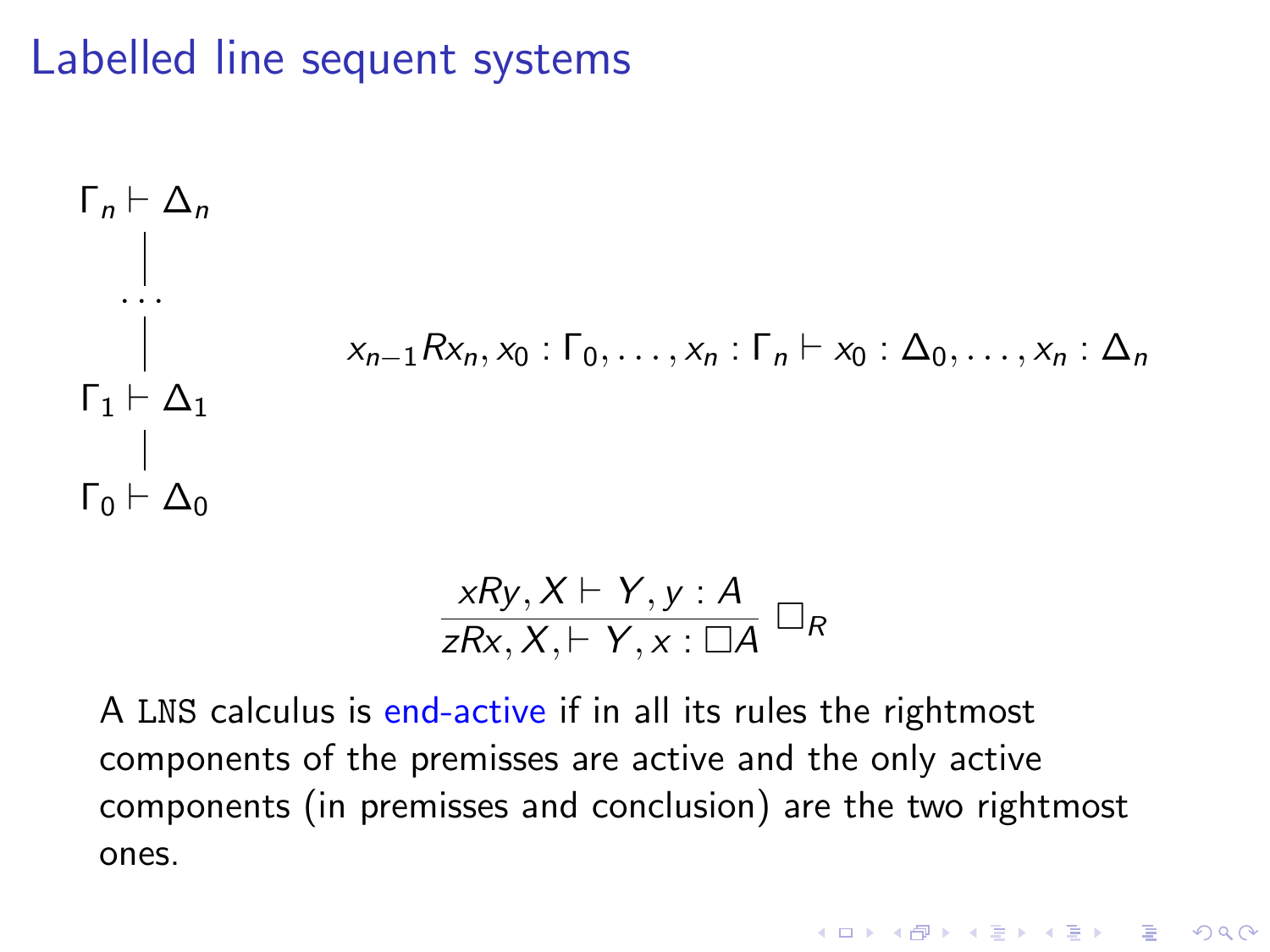## <span id="page-32-0"></span>Focused labelled line sequent systems

$$
\frac{zRx:\Gamma; X, x:A, x:B \Rightarrow Y;\Delta}{zRx:\Gamma; X, x:A \land B \Rightarrow Y;\Delta} \land_{L} \frac{zRx:\Gamma; X, x:A \Rightarrow Y, x:B;\Delta}{zRx:\Gamma; X \Rightarrow Y, x:A \supset B;\Delta} \supset_R
$$
\n
$$
\frac{zRx:\Gamma, x:B_b; X \Rightarrow Y;\Delta}{zRx:\Gamma; X, x:B_b \Rightarrow Y;\Delta} \text{ store}_{L} \frac{zRx:\Gamma; X \Rightarrow Y;\Delta, x:A_b}{zRx:\Gamma; X \Rightarrow Y, x:A_b;\Delta} \text{ store}_{R}
$$
\n
$$
\frac{zR[x]:\Gamma; X, x:A \rightarrow : \Delta, x:A \text{ init}}{zRx:\Gamma; X \Rightarrow Y,\Delta} \text{ init}
$$
\n
$$
\frac{zR[x]:\Gamma; X \rightarrow : \Delta}{zRx:\Gamma; X \Rightarrow : \Delta} D \frac{xRy: \cdot; X \Rightarrow Y;\Delta}{[x]Ry: \cdot; X \rightarrow Y;\Delta} R
$$
\n
$$
\frac{[x]Ry:\Gamma; X \rightarrow y:A;\Delta}{zR[x]:\Gamma; X \rightarrow : \Delta, x:\Box A} \Box_{R} \frac{[x]Ry:\Gamma; X, y:A \rightarrow Y;\Delta}{[x]Ry:\Gamma; x:\Box A; X \rightarrow Y;\Delta} \Box_{L}
$$

K ロ ▶ K @ ▶ K 할 ▶ K 할 ▶ | 할 | ⊙Q @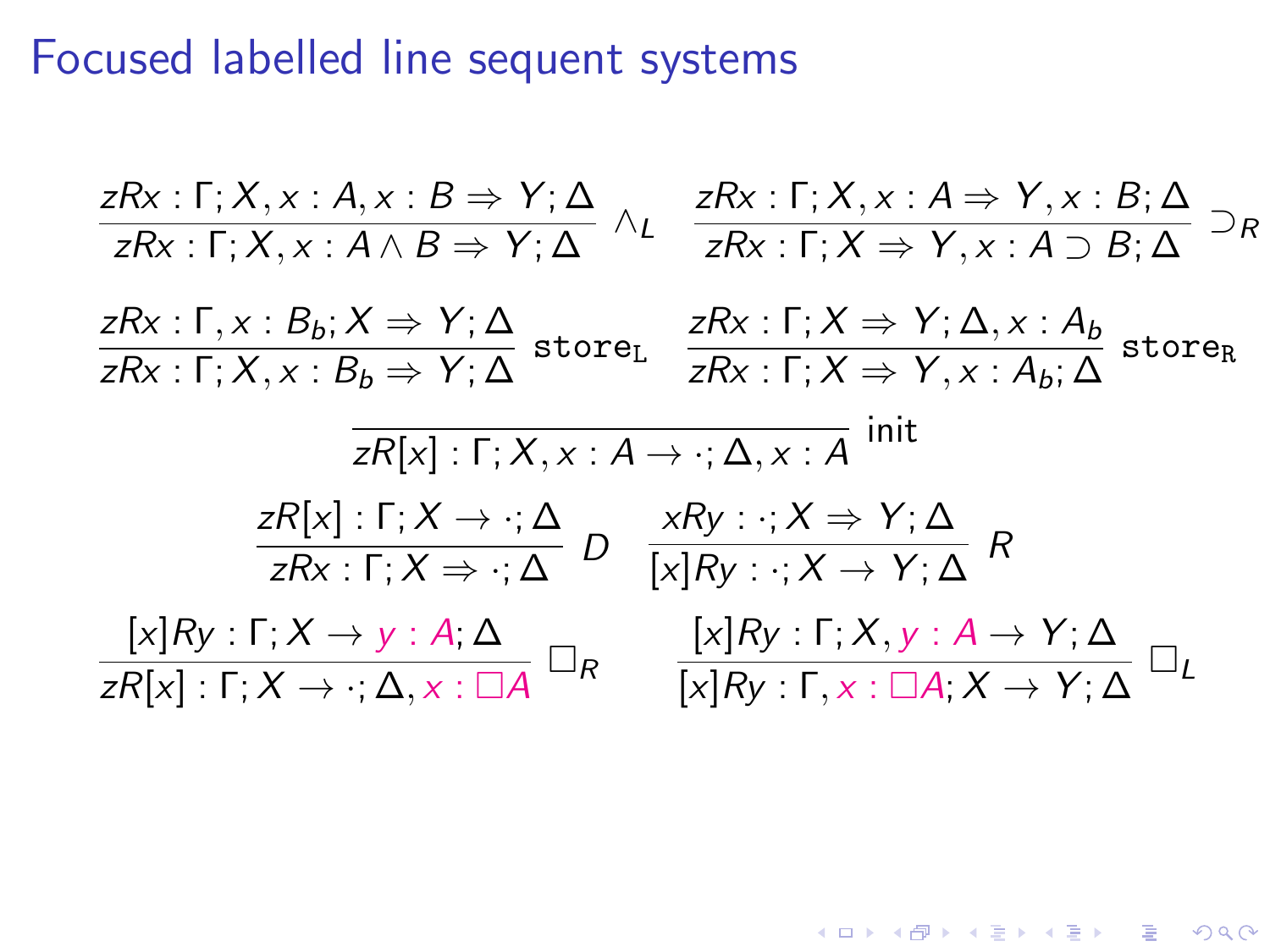#### <span id="page-33-0"></span>Focused labelled line sequent systems

$$
\frac{zRx: \Gamma; X, x: A, x: B \Rightarrow Y; \Delta}{zRx: \Gamma; X, x: A \land B \Rightarrow Y; \Delta} \land_{L} \frac{zRx: \Gamma; X, x: A \Rightarrow Y, x: B; \Delta}{zRx: \Gamma; X \Rightarrow Y, x: A \supset B; \Delta} \supset_R
$$
\n
$$
\frac{zRx: \Gamma, x: B_b: X \Rightarrow Y; \Delta}{zRx: \Gamma; X, x: B_b \Rightarrow Y; \Delta} \text{ store}_{L} \frac{zRx: \Gamma; X \Rightarrow Y; \Delta, x: A_b}{zRx: \Gamma; X \Rightarrow Y, x: A_b; \Delta} \text{ store}_{R}
$$
\n
$$
\frac{zR[x]: \Gamma; X, x: A \rightarrow \cdot; \Delta, x: A}{zRx: \Gamma; X \Rightarrow Y, \Delta} \text{ into}
$$
\n
$$
\frac{zR[x]: \Gamma; X \rightarrow \cdot; \Delta}{zRx: \Gamma; X \Rightarrow \cdot; \Delta} D \frac{xRy: \cdot; X \Rightarrow Y; \Delta}{[x]Ry: \cdot; X \rightarrow Y; \Delta} R
$$
\n
$$
\frac{[x]Ry: \Gamma; X \rightarrow y: A; \Delta}{zR[x]: \Gamma; X \rightarrow \cdot; \Delta, x: \Box A} \Box_R \frac{[x]Ry: \Gamma; X, y: A \rightarrow Y; \Delta}{[x]Ry: \Gamma; X, y: A \rightarrow Y; \Delta} \Box_L
$$

Focusing effectively blocks derivations where propositional rules are applied between modal ones.

**K ロ ▶ K @ ▶ K 할 X X 할 X 및 할 X X Q Q O**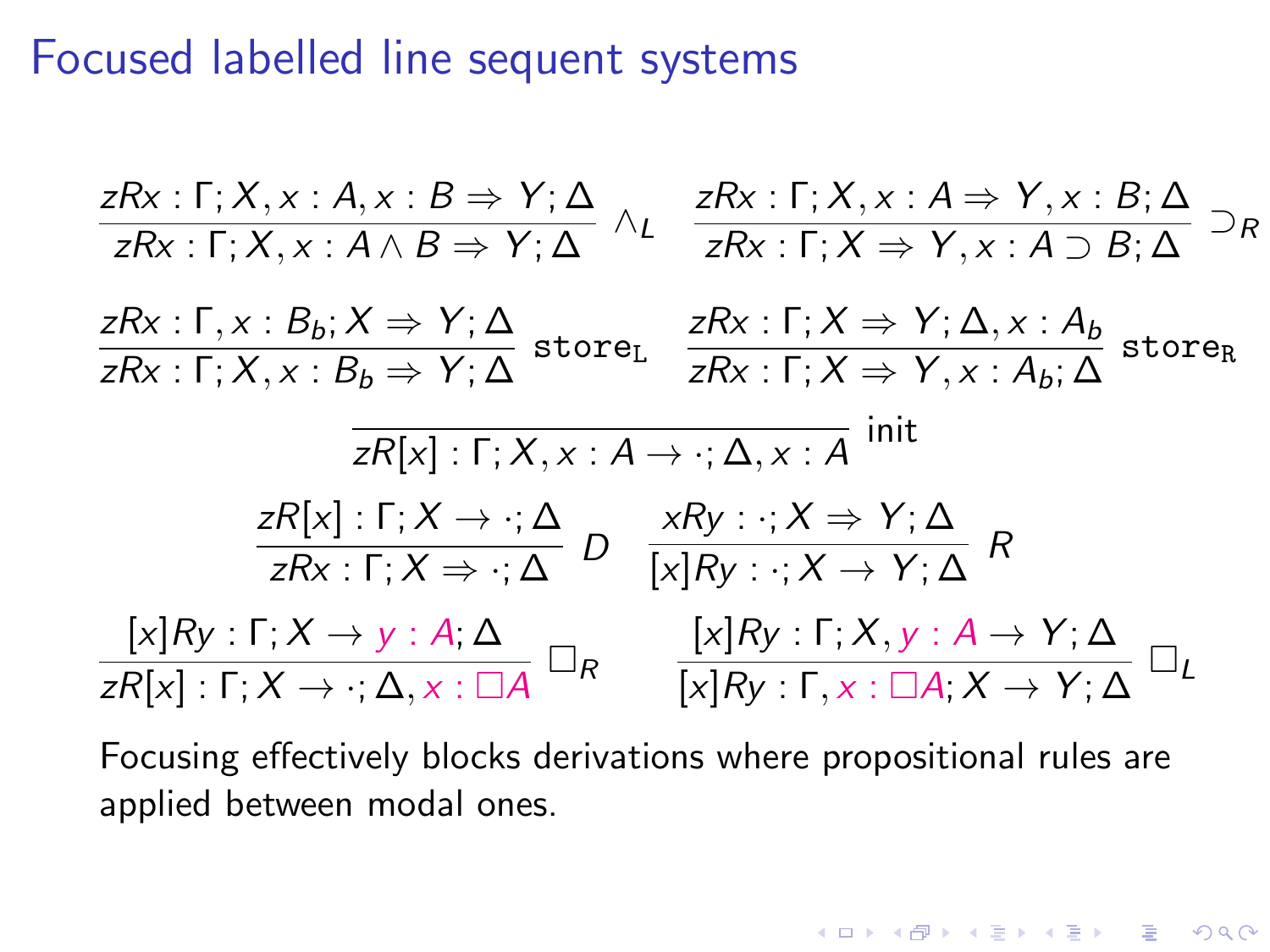#### <span id="page-34-0"></span>Focused labelled line sequent systems

$$
\frac{zRx: \Gamma; X, x: A, x: B \Rightarrow Y; \Delta}{zRx: \Gamma; X, x: A \land B \Rightarrow Y; \Delta} \land_{L} \frac{zRx: \Gamma; X, x: A \Rightarrow Y, x: B; \Delta}{zRx: \Gamma; X \Rightarrow Y, x: A \supset B; \Delta} \supset_R
$$
\n
$$
\frac{zRx: \Gamma, x: B_b: X \Rightarrow Y; \Delta}{zRx: \Gamma; X, x: B_b \Rightarrow Y; \Delta} \text{ store}_{L} \frac{zRx: \Gamma; X \Rightarrow Y; \Delta, x: A_b}{zRx: \Gamma; X \Rightarrow Y, x: A_b; \Delta} \text{ store}_{R}
$$
\n
$$
\frac{zR[x]: \Gamma; X, x: A \rightarrow \because \Delta, x: A}{zRx: \Gamma; X \Rightarrow Y; \Delta} \text{ hit}
$$
\n
$$
\frac{zR[x]: \Gamma; X \rightarrow \because \Delta} D \frac{xRy: \because X \Rightarrow Y; \Delta}{[x]Ry: \because X \rightarrow Y; \Delta} R
$$
\n
$$
\frac{[x]Ry: \Gamma; X \rightarrow y: A; \Delta}{zRx: \Gamma; X \Rightarrow \because \Delta} \Box_R \frac{[x]Ry: \Gamma; X, y: A \rightarrow Y; \Delta}{[x]Ry: \Gamma; X, y: A \rightarrow Y; \Delta} \Box_L
$$

Focusing effectively blocks derivations where propositional rules are applied between modal ones. Hence we reconcile the added superior expressiveness and modularity of nested sequents with the computational behavior of the standard seq[uen](#page-33-0)[t](#page-35-0)[f](#page-35-0)[r](#page-31-0)[a](#page-32-0)[m](#page-34-0)[e](#page-35-0)[w](#page-0-0)[ork](#page-43-0)[.](#page-0-0)<br>All the standard sequent framework.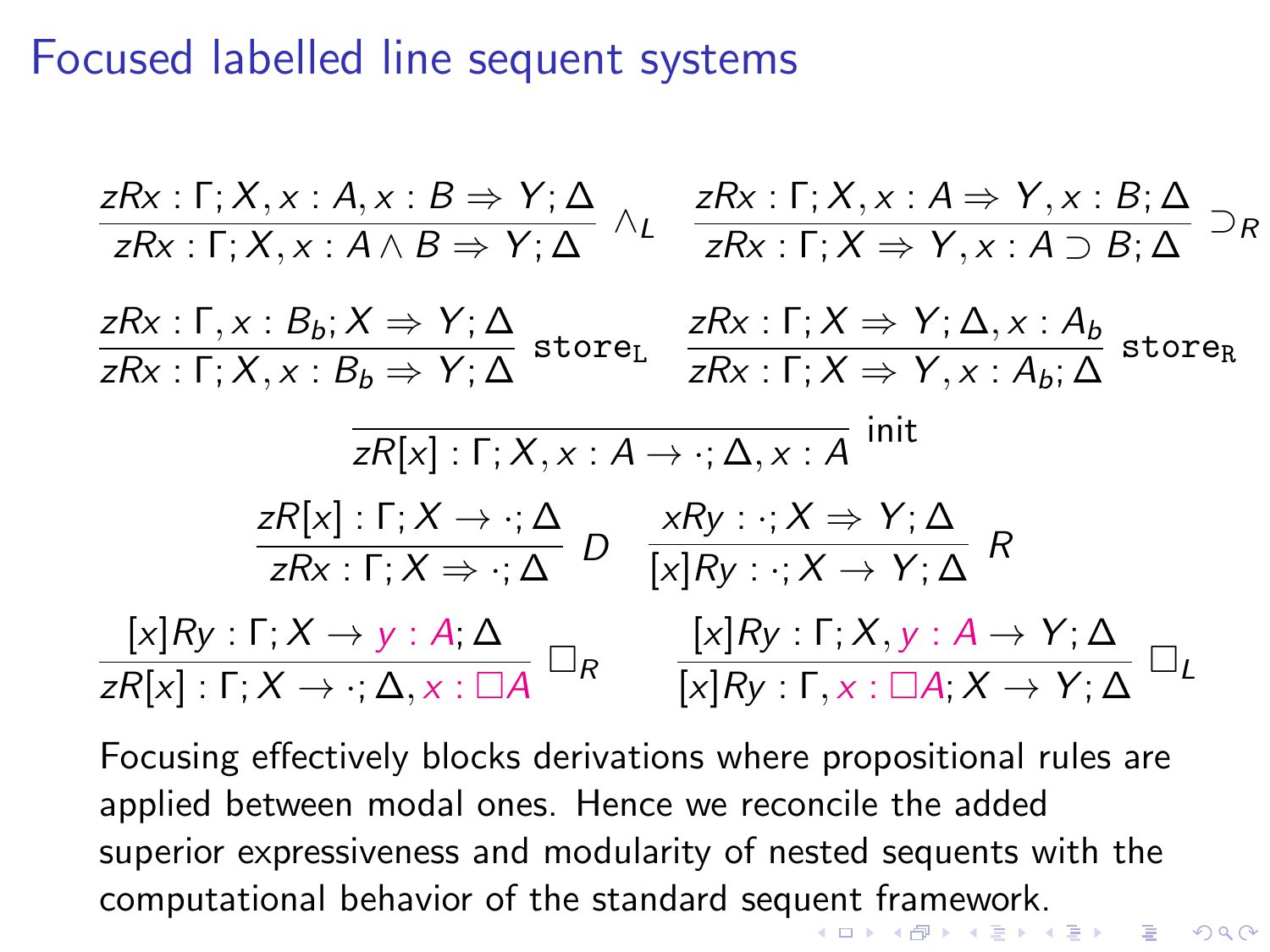<span id="page-35-0"></span> $\blacktriangleright$  The method for constructing focused systems generates optimal systems, in the sense that proof search complexity matches exactly that of the original sequent calculi.

**K ロ ▶ K @ ▶ K 할 X X 할 X 및 할 X X Q Q O**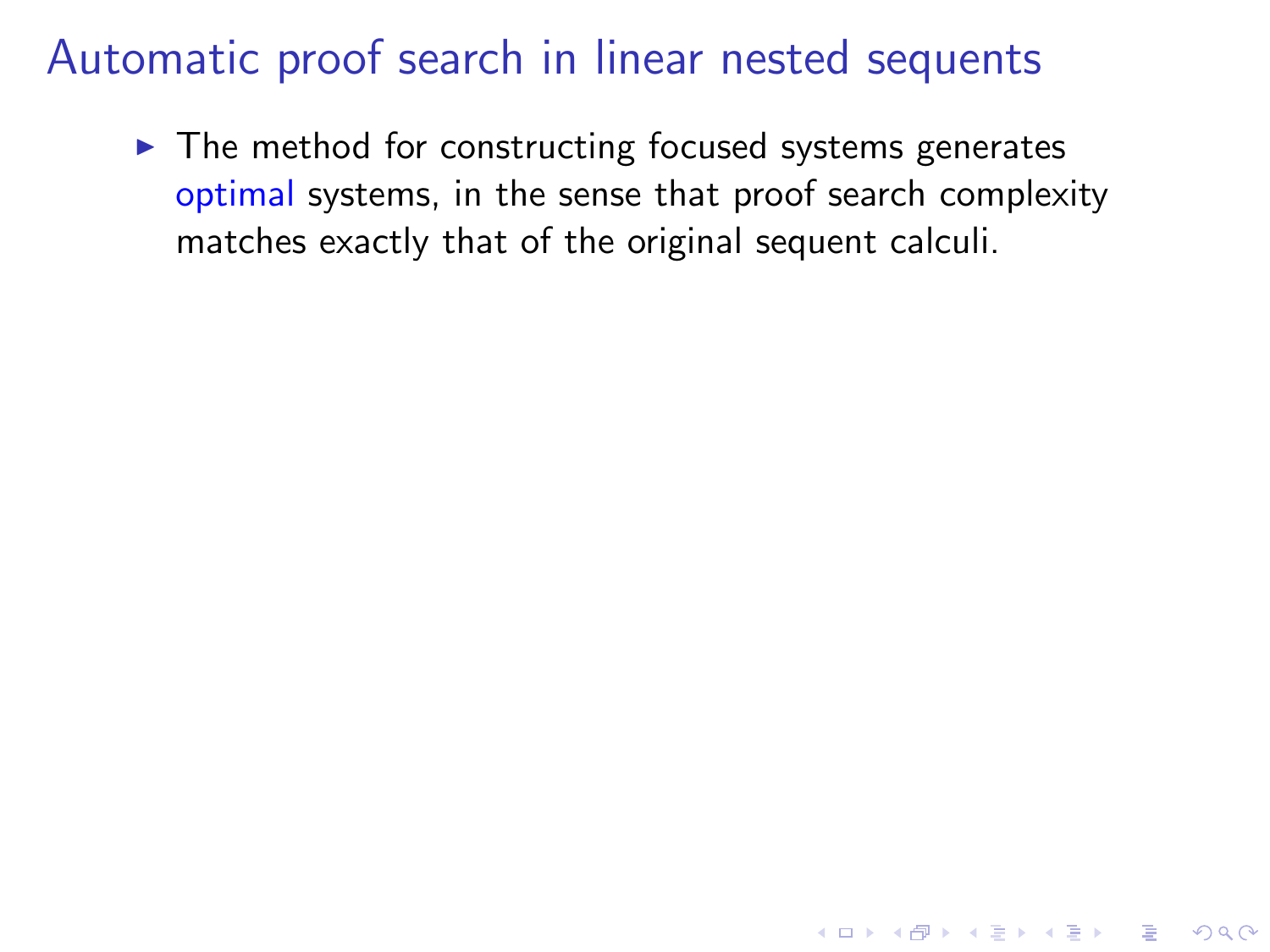- $\blacktriangleright$  The method for constructing focused systems generates optimal systems, in the sense that proof search complexity matches exactly that of the original sequent calculi.
- $\triangleright$  We can exploit the fact that these calculi sport separate left and right introduction rules for the modalities to present a systematic way of encoding labelled line nested sequents in linear logic.

4 D > 4 P + 4 B + 4 B + B + 9 Q O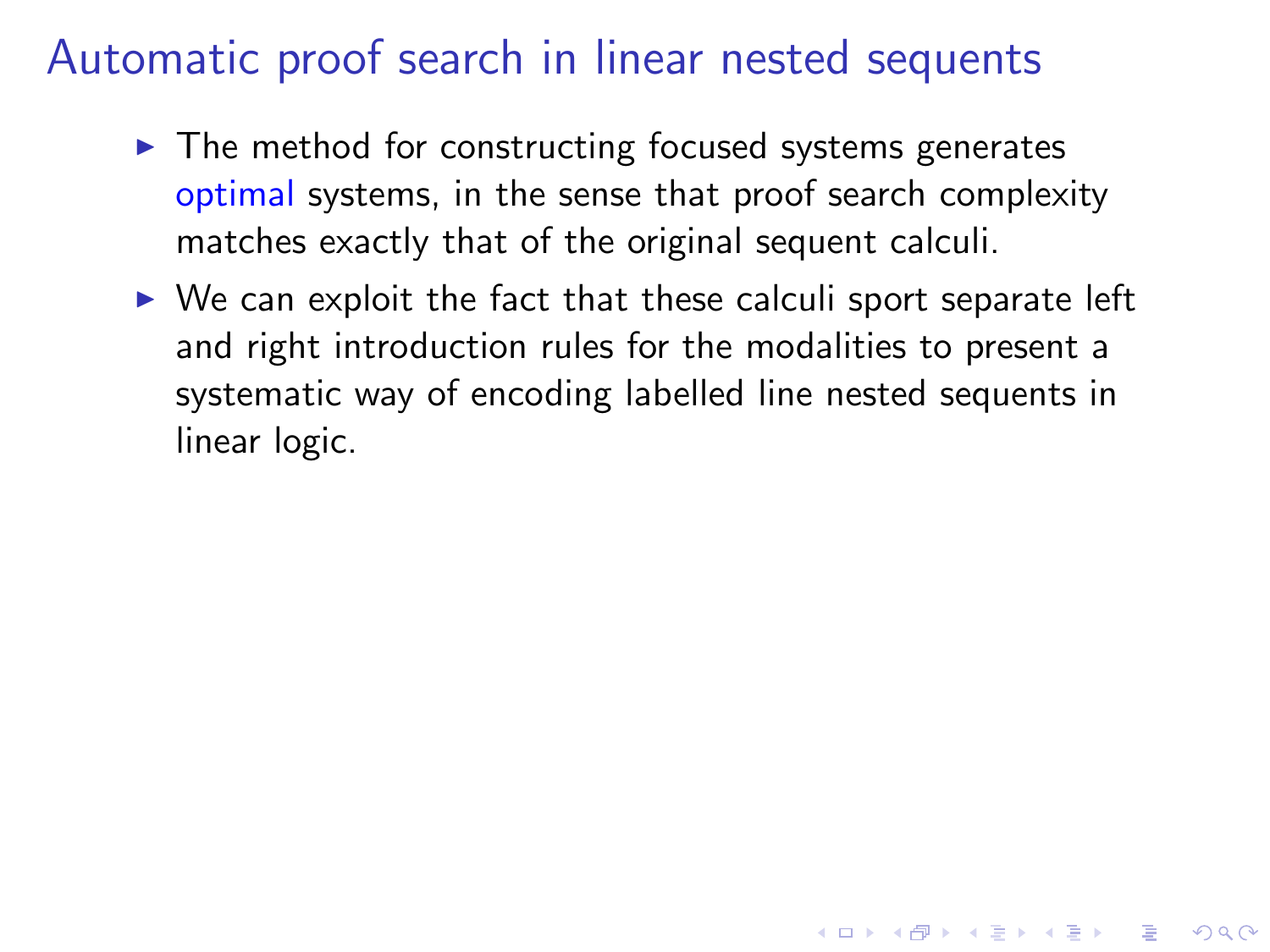- $\blacktriangleright$  The method for constructing focused systems generates optimal systems, in the sense that proof search complexity matches exactly that of the original sequent calculi.
- $\triangleright$  We can exploit the fact that these calculi sport separate left and right introduction rules for the modalities to present a systematic way of encoding labelled line nested sequents in linear logic.
- $\triangleright$  This enables us to both: (i) use the rich linear logic meta-level theory in order to reason about the specified systems; and (ii) use a linear logic prover in order to do automatic proof search in those systems (<http://subsell.logic.at/nestLL/>).

4 D > 4 P + 4 B + 4 B + B + 9 Q O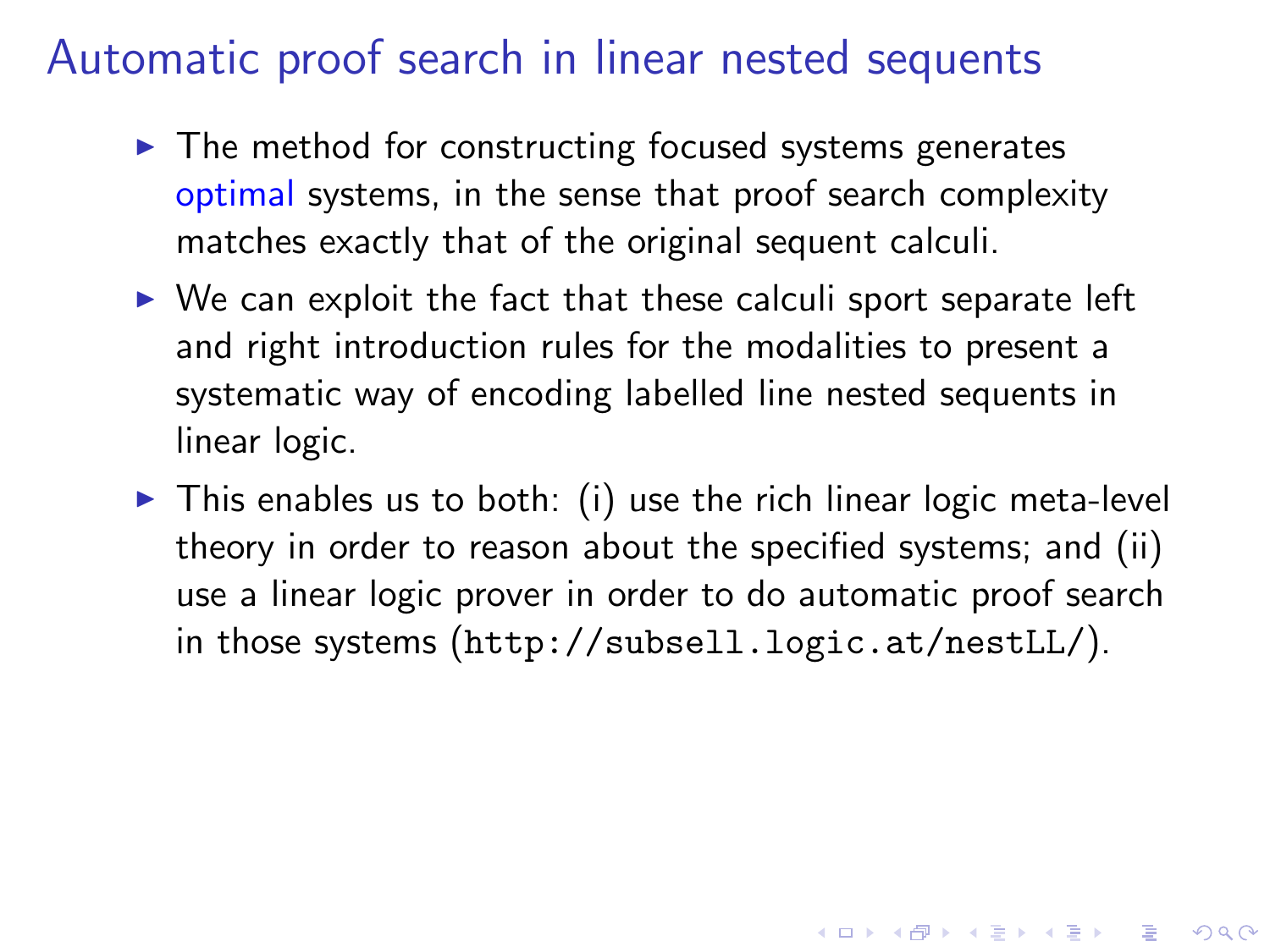- <span id="page-38-0"></span> $\blacktriangleright$  The method for constructing focused systems generates optimal systems, in the sense that proof search complexity matches exactly that of the original sequent calculi.
- $\triangleright$  We can exploit the fact that these calculi sport separate left and right introduction rules for the modalities to present a systematic way of encoding labelled line nested sequents in linear logic.
- $\triangleright$  This enables us to both: (i) use the rich linear logic meta-level theory in order to reason about the specified systems; and (ii) use a linear logic prover in order to do automatic proof search in those systems (<http://subsell.logic.at/nestLL/>).

$$
\begin{array}{ll}\n\text{(init)} & \exists A, x. \lfloor x : A \rfloor^{\perp} \otimes \lceil x : A \rceil^{\perp} \otimes \text{atomic}(A) \\
(\wedge_I) & \exists A, B, x. \lfloor x : A \wedge B \rfloor^{\perp} \otimes \lceil x : A \rceil \otimes \lceil x : B \rceil \\
(\wedge_r) & \exists A, B, x. \lceil x : A \wedge B \rceil^{\perp} \otimes \lceil x : A \rceil \& \lceil x : B \rceil \\
(\square_R) & \exists A, B, x. \lceil x : \square A \rceil^{\perp} \otimes \forall y. ([y : A] \otimes R(x, y)) \otimes \exists z. R(z, x)^{\perp} \\
(\square_L) & \exists A, B, x. \lceil x : \square A \rceil^{\perp} \otimes \exists y. ([y : A] \otimes R(x, y)) \otimes R(x, y)^{\perp}\n\end{array}
$$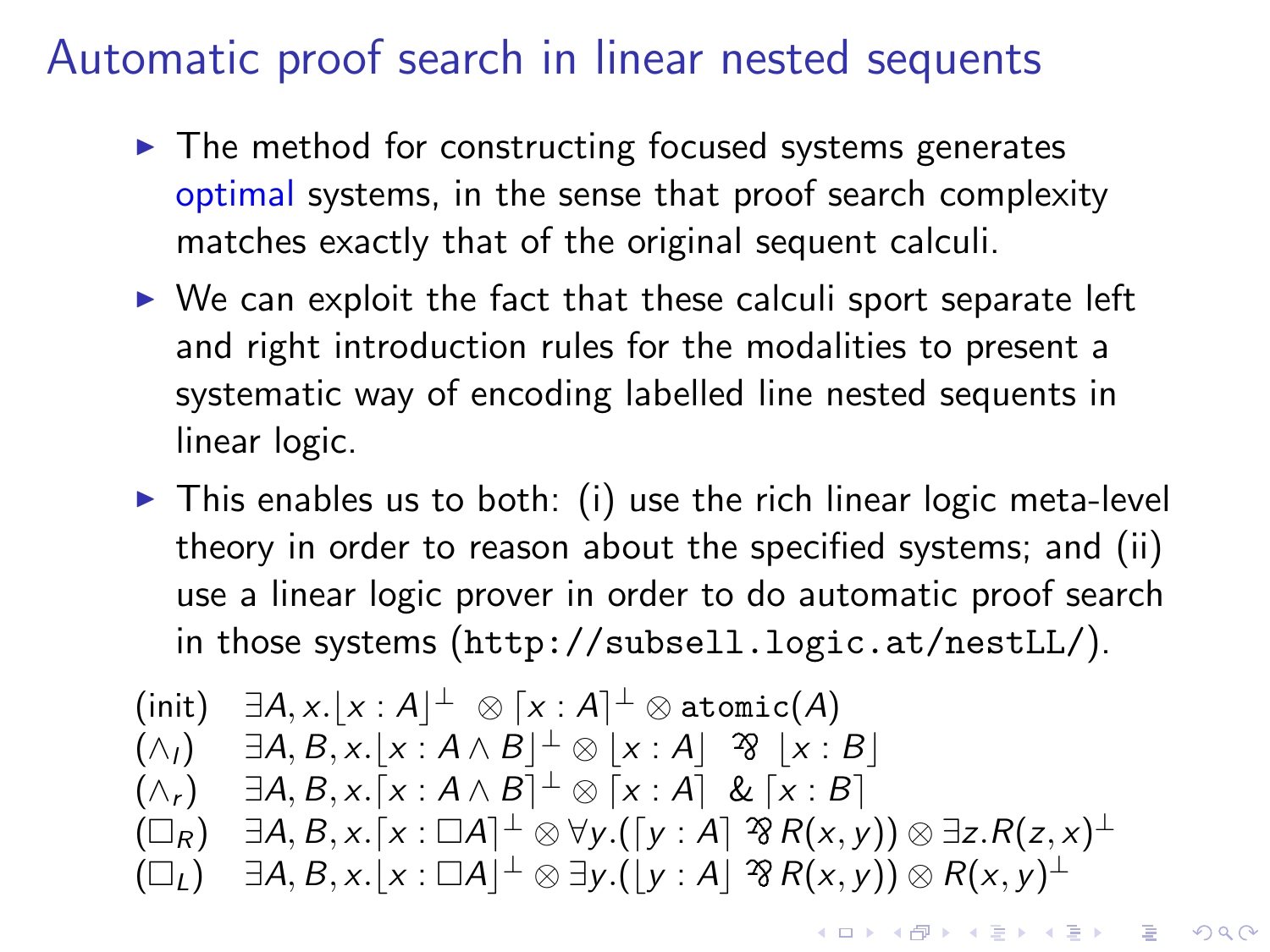<span id="page-39-0"></span>Summing up we:

 $\triangleright$  proposed focused nested sequent systems for a number of modal logics (including a non-trivial bimodal logic and non-normal logics) which match the complexity of existing sequent calculi;

K ロ ▶ K @ ▶ K 할 > K 할 > 1 할 > 1 이익어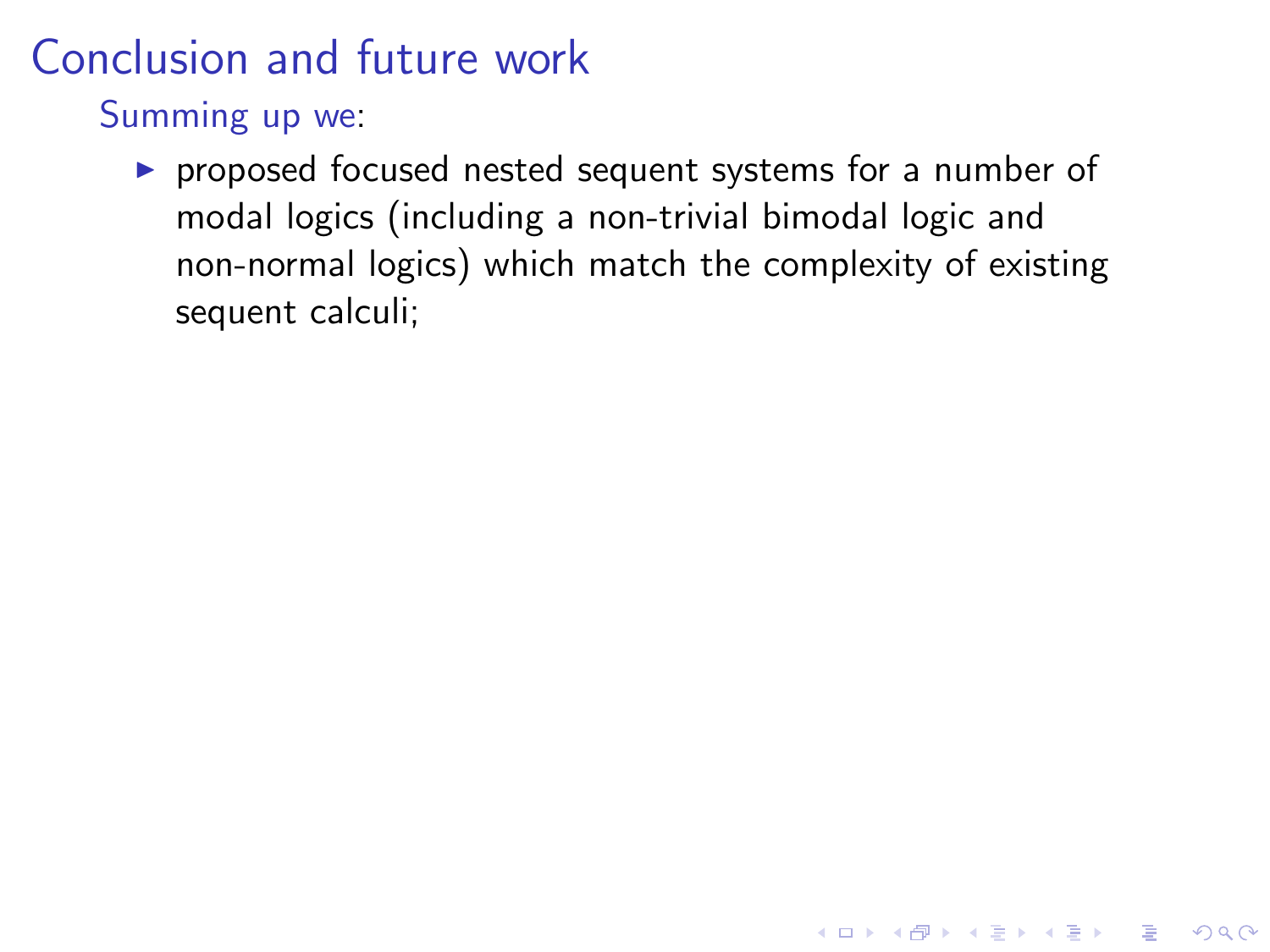Summing up we:

- $\triangleright$  proposed focused nested sequent systems for a number of modal logics (including a non-trivial bimodal logic and non-normal logics) which match the complexity of existing sequent calculi;
- $\triangleright$  specified the labelled systems in linear logic, thereby obtaining automatic provers for all of them.

4 D > 4 P + 4 B + 4 B + B + 9 Q O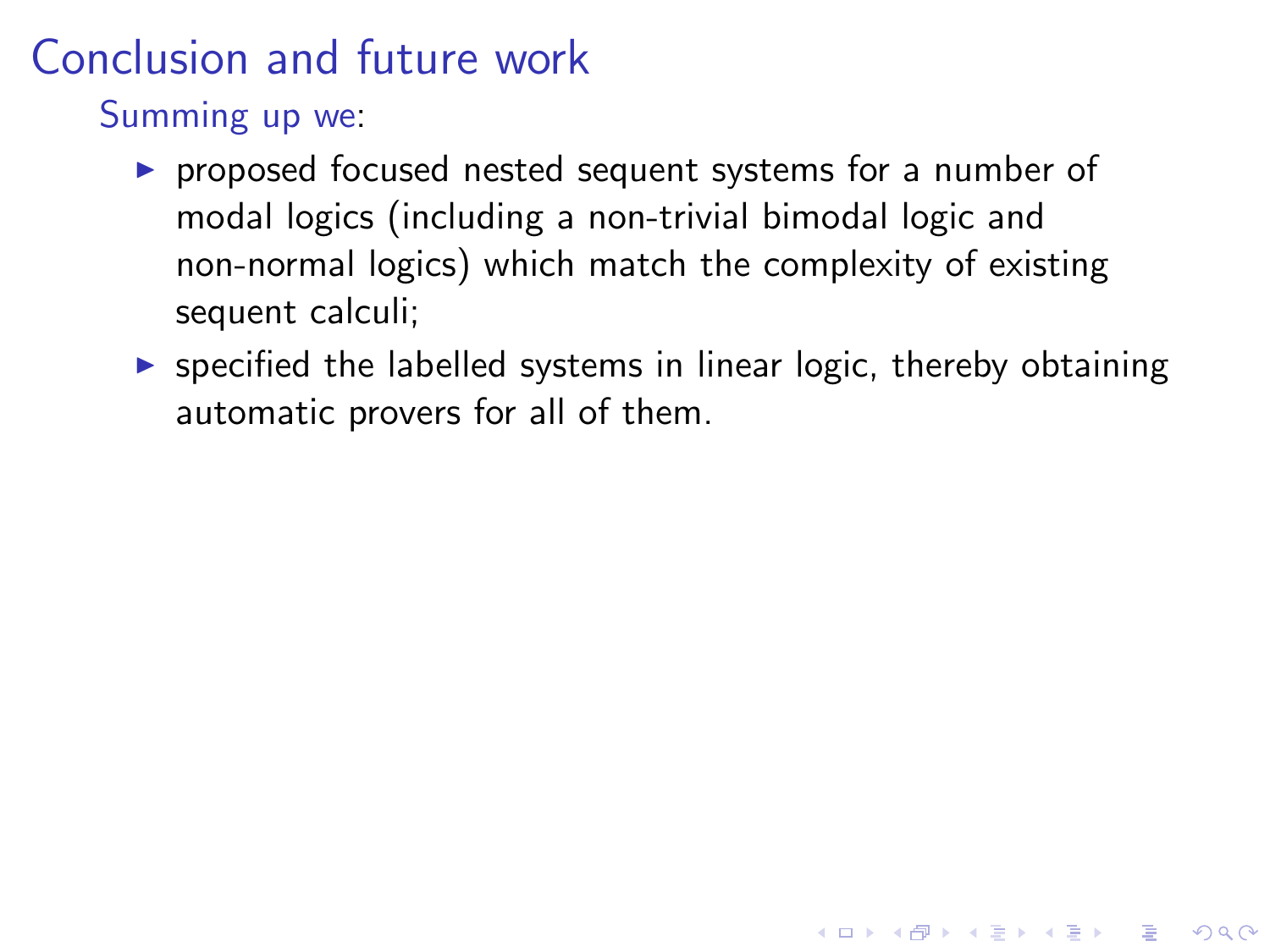Summing up we:

- $\triangleright$  proposed focused nested sequent systems for a number of modal logics (including a non-trivial bimodal logic and non-normal logics) which match the complexity of existing sequent calculi;
- $\triangleright$  specified the labelled systems in linear logic, thereby obtaining automatic provers for all of them.

This is a significant step towards a better understanding of proof theory for modal logics in general, and it opens an avenue for research in proof search for a broad set of systems (not only modal).

#### Future work:

 $\triangleright$  applicability of this approach to logics based on non-classical propositional logic such as constructive modal logics;

4 D > 4 P + 4 B + 4 B + B + 9 Q O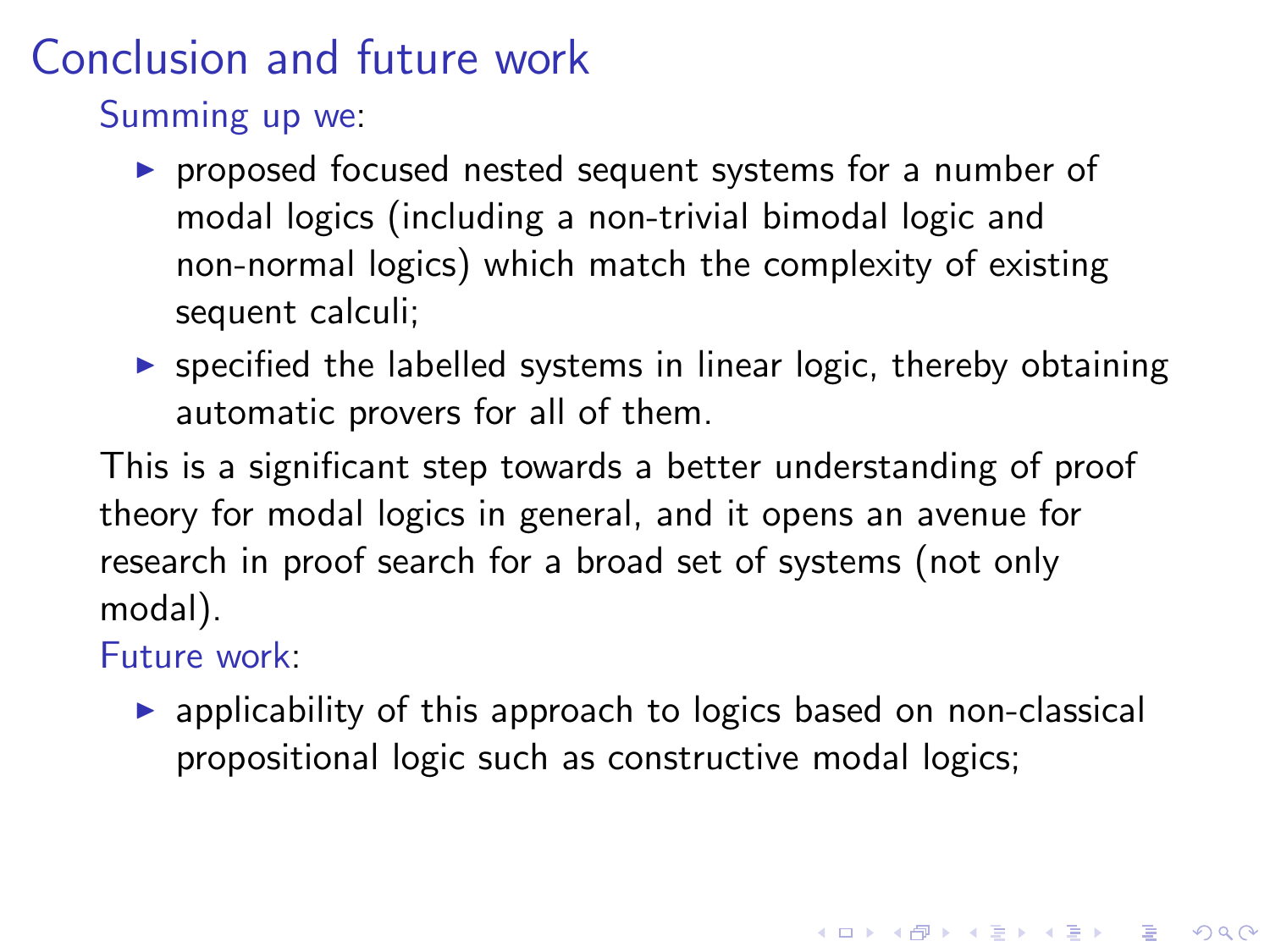<span id="page-42-0"></span>Summing up we:

- $\triangleright$  proposed focused nested sequent systems for a number of modal logics (including a non-trivial bimodal logic and non-normal logics) which match the complexity of existing sequent calculi;
- $\triangleright$  specified the labelled systems in linear logic, thereby obtaining automatic provers for all of them.

This is a significant step towards a better understanding of proof theory for modal logics in general, and it opens an avenue for research in proof search for a broad set of systems (not only modal).

Future work:

- $\triangleright$  applicability of this approach to logics based on non-classical propositional logic such as constructive modal logics;
- $\triangleright$  our methods work for logics which are not based on a cut-free sequent calculus, such as the calculi for K5 or KB?